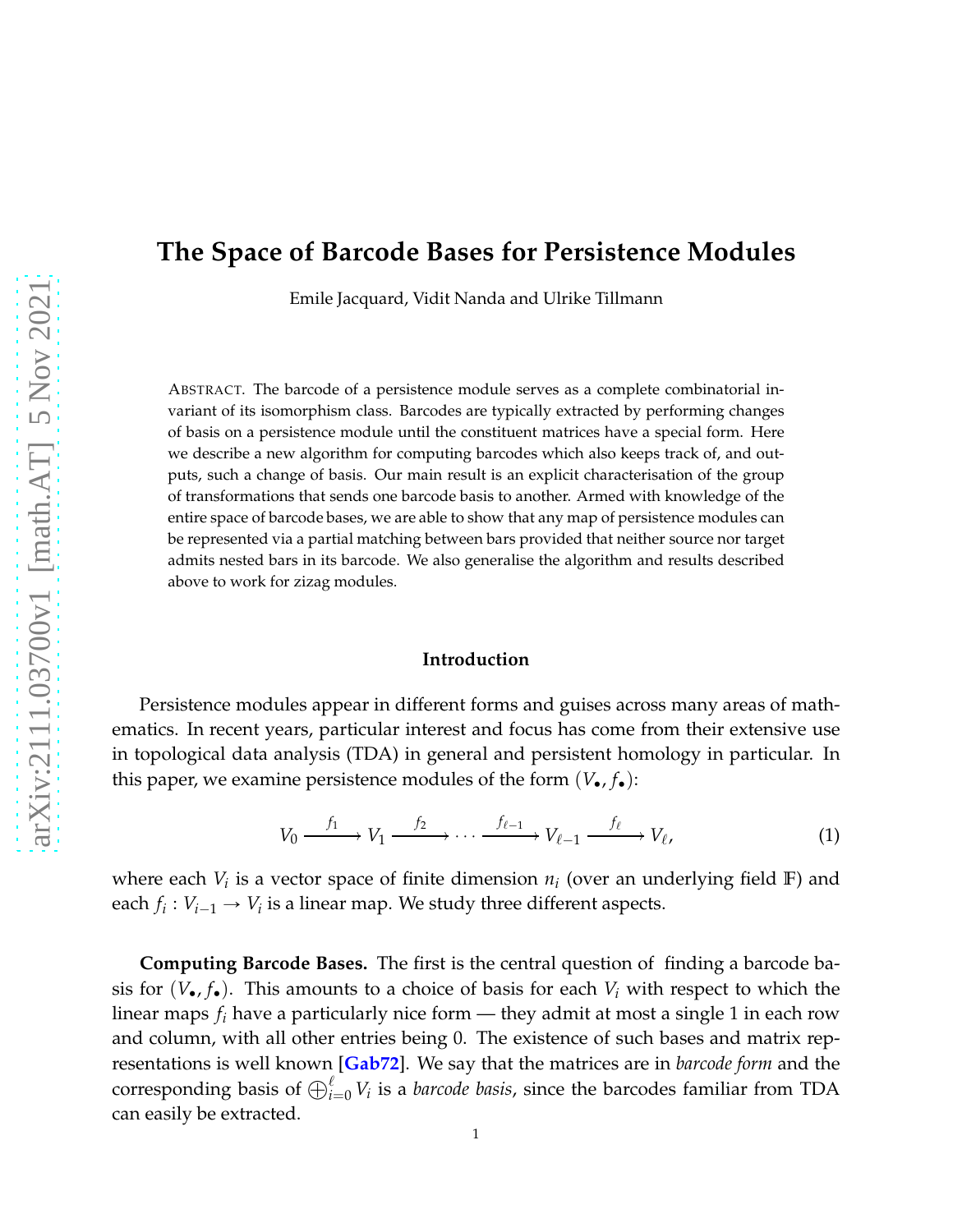Algorithms to compute barcode bases in TDA typically take as input a filtered chain complex as in [**[ZC05](#page-28-1)**], where one has recourse to matrix representations of the boundary operators. Algorithms for general persistence modules include the well-known [**[CdS10](#page-28-2)**] and much more recently, [**[HM20](#page-28-3)**] and [**[HP17](#page-28-4)**]. Here we present a new algorithm that takes as its input a matrix representation  $A_{\bullet} = (A_1, \ldots, A_\ell)$  relative to some initial basis of the persistence module  $(V_{\bullet}, f_{\bullet})$  and outputs a sequence  $g = (g_0, \ldots, g_{\ell})$  of change of basis matrices  $g_i$  for each of the  $V_i$  so that the new matrix representation  $A'_\bullet = (A'_1)$  $'_{1},\ldots,A'_{\ell}$ with  $A'_i = g_i \cdot A_i \cdot g_{i-1}^{-1}$  $\frac{-1}{i-1}$  is in barcode form. Our algorithm in Section [2.2](#page-8-0) is explicit and elementary in the sense that every intermediate step amounts to performing standard (row or column) operations on the constituent  $A_i$ 's. The key difficulty here is that column operations on  $A_i$  often force new matrix operations on  $A_k$  for  $k < i$ , and similarly row operations on  $A_i$  often require changes in  $A_k$  for  $k > i$ .

**The Space of Barcode Bases.** Our second goal is to describe the set of all barcode bases<sup>[1](#page-1-0)</sup> of  $(V_{\bullet}, f_{\bullet})$ . We show that this set can naturally be identified as the stabiliser of a matrix representation  $A_{\bullet}$  of  $(V_{\bullet}, f_{\bullet})$ , and hence as a subgroup of the product

$$
G := GL(n_0; \mathbb{F}) \times \cdots \times GL(n_\ell; \mathbb{F}),
$$

where  $GL(d; \mathbb{F})$  indicates the general linear group of invertible  $d \times d$  matrices with entries in **F**. Writing

$$
[i_1, j_1] \leq [i_2, j_2] \quad \text{whenever} \quad i_1 \leq i_2 \leq j_1 \leq j_2
$$

and Mat $(m \times n; \mathbb{F})$  for the set of  $m \times n$  matrices with coefficients in  $\mathbb{F}$ , we show in Theorem [3.4](#page-12-0) that the set of barcode bases is in one-to-one correspondence with

$$
\prod_{0 \leq i \leq j \leq \ell} GL(d_{ij}; \mathbb{F}) \times \prod_{[i_1,j_1] \leq [i_2,j_2]} Mat(d_{i_1j_1} \times d_{i_2j_2}; \mathbb{F}).
$$

Here  $d_{ij}$  is the multiplicity of the interval  $[i, j]$  in the barcode of  $(V_{\bullet}, f_{\bullet})$ . If the matrix representation is already in barcode form, then the elements in  $GL(d_{ij};F)$  correspond to changes of basis for the sub-vector space of *V<sup>i</sup>* spanned by the basis elements corresponding to the bars  $[i, j]$ , and the elements in  $Mat(d_{i_1j_1}\times d_{i_2j_2}; \mathbb{F})$  represent the changes to basis vectors in  $V_{i_2}$  corresponding to intervals  $[i_2, j_2]$  obtained by adding vectors from  $V_{i_2}$  which correspond to intervals  $[i_1, j_1]$ .

**Simplifying Maps of Persistence Modules.** We now turn attention to our third problem. Given a map of persistence modules

$$
\phi: (V_{\bullet}, f_{\bullet}) \to (W_{\bullet}, h_{\bullet}),
$$

we seek barcode bases for source and target in terms of which  $\phi$  assumes its simplest form, in the sense that we now specify. An interval [*i*, *j*] represents a submodule canonically isomorphic to the interval module  $\mathbf{I}[i, j]$ . It is an elementary observation that such

<span id="page-1-0"></span><sup>1</sup>This set has a natural topology when working over a field with topology such as **R** or **C**.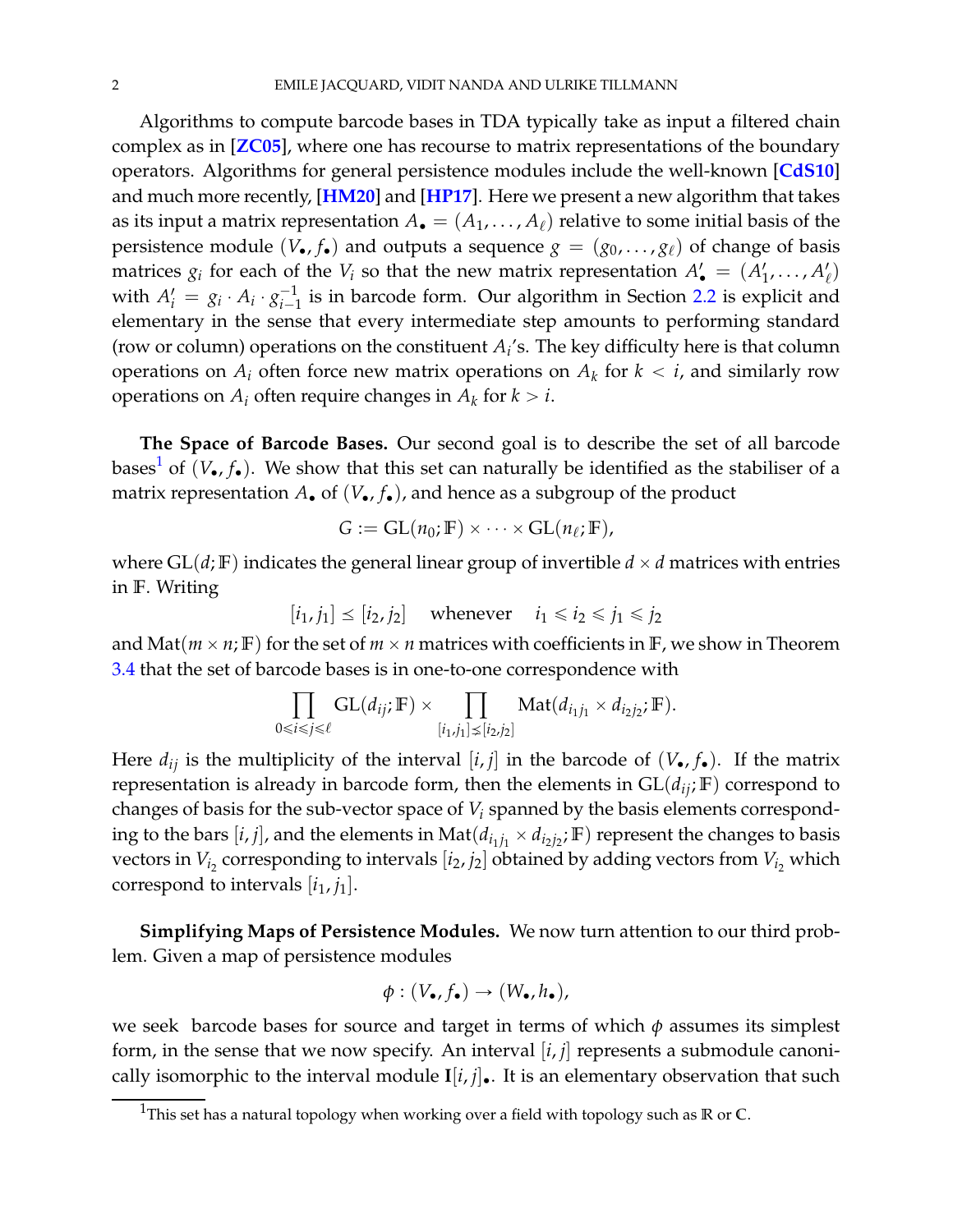a module can be mapped non-trivially to another interval module  $\mathbf{I}[i',j']$  if and only if  $[i', j'] \leq [i, j]$ ; and in this case the non-zero map is unique up to a non-zero scalar. In the simplest case,  $\phi$  induces a partial matching where each bar in the source is mapped to exactly one in the target or mapped to zero. Surprisingly, we show in Theorem [4.3](#page-17-0) that such a partial matching exists (after a change of barcode bases) whenever neither source nor target admit a pair of strictly nested intervals in their respective barcode decompositions. $^2$  $^2$ In an example we also show that these conditions are necessary.

**Zigzag Modules.** Finally, we generalise the algorithm and theorems described above to zizag modules of a fixed type *τ*: the linear maps of the persistence module [\(1\)](#page-0-0) can go either forward  $V_{i-1}$   $\stackrel{f_i}{\longrightarrow}$   $V_i$  or backward  $V_{i-1}$   $\stackrel{q_i}{\longleftarrow}$   $V_i$  according to pattern fixed by *τ*. Such modules are also classified in terms of sums of interval modules. Our algorithm can be adapted to compute barcode bases of zizag modules of any type. Next, we introduce a generalisation of the order  $\leq$  that depends on the type  $\tau$ . This order takes into account that the order  $\leq$  has to be reversed when all the arrows in [\(1\)](#page-0-0) are reversed. With this order in place, we can once again classify the set of all barcode bases, see Theorem [5.11.](#page-27-0) Similarly when considering maps of zizag modules, we generalise the notion of strictly nested bars, which once again depends on the type *τ*. Excluding such nested bars, we are able to obtain barcode bases of the source and target zizag modules in terms of which the map is described by a partial matching on the set of bars; see Theorem [5.14.](#page-28-5)

**Outline.** We take the view that a persistence module  $(V_{\bullet}, f_{\bullet})$  is a quiver representation. In Section [2,](#page-6-0) we provide a constructive proof (and concomitant algorithm) of Gabriel's decomposition theorem for persistence modules. In Section [3](#page-11-0) we identify the set of all barcode bases with a stabiliser of the action of the group *G* on the set of all possible matrix representations of  $(V_{\bullet}, f_{\bullet})$ . In Section [4](#page-15-0) we study maps between persistence modules by viewing them as representations of ladder quivers with relations. Gabriel's theorem no longer applies here; however, using similar arguments as in [**[AEHT18](#page-28-6)**], we are able to prove a finite decomposition when source and target have no nested bars. Finally, in Section [5](#page-21-0) we extend our results to any quiver of type A, that is zigzag persistence modules.

**Related work.** As mentioned above, there are several well known algorithms which compute barcodes of persistence modules. Some start with chains on a filtered simplicial complex, some deal with more general persistence modules and in some cases zizag modules.

There are two algorithms that explicitly deal with computing the barcode bases associated to the interval decomposition. In [**[CDN19](#page-28-7)**] the authors use matrix factorisation techniques to obtain bases in which the matrices are in echelon form. This technique also

<span id="page-2-0"></span> $^{2}$ Two bars  $[i, j]$  and  $[i', j']$  are strictly nested if  $i < i'$  and  $j' < j$ .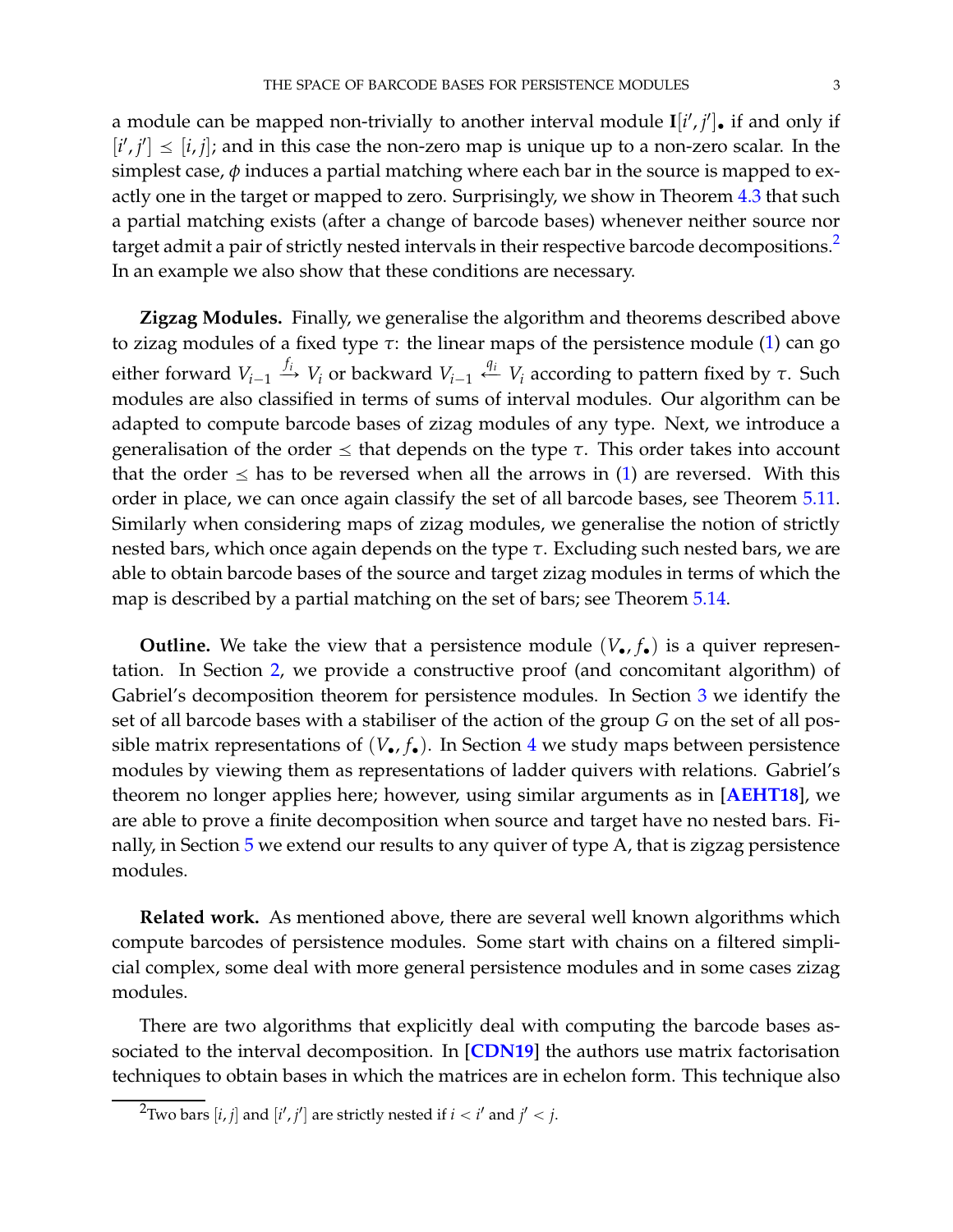applies to zizag modules. In [**[GGSV21](#page-28-8)**] the authors inductively compute interval bases using basis completions techniques at each step, but they do not deal with the zizag case. Neither of these papers attempts to compute the set of barcode bases associated with the persistence module, and the algorithm we describe here takes a different approach to reducing matrices in barcode form. Most recently, the authors of [**[HGZHP21](#page-28-9)**] use U-match matrix factorisation to reduce computational complexity and memory storage in computing barcodes.

It was shown in [**[EH16](#page-28-10)**] that maps between persistence modules of length less than 5 admit a tractable classification in the sense that the associated ladder persistence modules are always of finite type. In contrast, the authors of [**[BE18](#page-28-11)**] find an infinite class of indecomposable non-isomorphic ladder persistence module whenever the length is greater then 5. In [**[AEHT18](#page-28-6)**] the authors outline an algorithm which computes the decomposition into a sum of indecomposables for ladder persistence modules of length  $<$  5.

<span id="page-3-0"></span>**Acknowledgement.** The authors are members of the Centre for Topological Data Analysis, funded by the EPSRC grant EP/R018472/1.

### **1. Persistence Modules and Barcode Bases**

A **persistence module**, for the purposes of this paper, is a finite collection  $(V_{\bullet}, f_{\bullet})$  of finite-dimensional vector spaces  $V_i$  over a field  $\mathbb F$  along with  $\mathbb F$ -linear maps  $f_i$  arranged as follows:

$$
V_0 \xrightarrow{f_1} V_1 \xrightarrow{f_2} \cdots \xrightarrow{f_{\ell-1}} V_{\ell-1} \xrightarrow{f_{\ell}} V_{\ell}.
$$

The number  $\ell + 1$  is called the *length* of  $(V_{\bullet}, f_{\bullet})$ . The *direct sum* of  $(V_{\bullet}, f_{\bullet})$  with another persistence module  $(W_{\bullet}, h_{\bullet})$  of the same length is defined pointwise — in other words, the vector space at its *i*-th position is  $V_i \oplus W_i$  for each admissible index *i*, and similarly the corresponding linear map is given by  $f_i \oplus h_i$ . We call  $(V_\bullet, f_\bullet)$  *isomorphic* to  $(W_\bullet, h_\bullet)$  if there are invertible linear maps  $\phi_i: V_i \to W_i$  so that the square

$$
V_{i-1} \xrightarrow{f_i} V_i
$$
  
\n
$$
\phi_{i-1} \downarrow \sim \sim \downarrow \phi_i
$$
  
\n
$$
W_{i-1} \xrightarrow{h_i} W_i
$$

commutes for each index *i* in  $\{1, \ldots, \ell\}$ . Isomorphisms from  $(V_{\bullet}, f_{\bullet})$  to itself are called *automorphisms*, and these evidently form a group under composition. We denote this group by  $Aut(V_{\bullet}, f_{\bullet}).$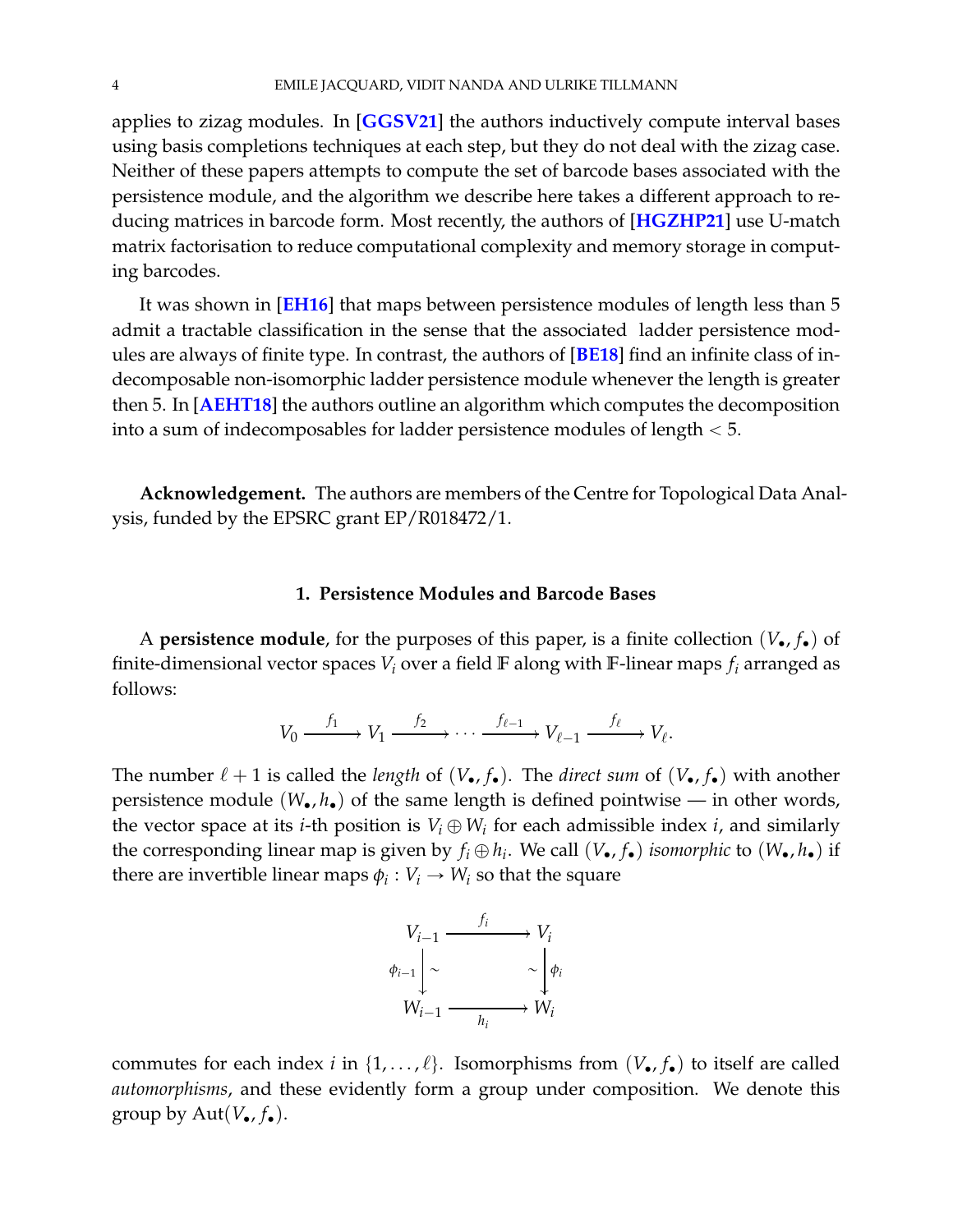The **interval module** corresponding to a pair of non-negative integers  $i \leq j$  is the persistence module  $I[i, j]$ , given by

$$
0\longrightarrow \cdots \longrightarrow 0 \longrightarrow {\mathbb F} \longrightarrow \cdots \longrightarrow {\mathbb F} \longrightarrow 0 \longrightarrow \cdots \longrightarrow 0,
$$

where the contiguous string of **F**'s spans  $\{i, i+1, \ldots, j-1, j\}$ , all intermediate  $\mathbb{F} \to \mathbb{F}$ maps are identities, and all other vector spaces are trivial. The importance of interval modules stems from the following result [**[ZC05](#page-28-1)**].

<span id="page-4-1"></span>THEOREM 1.1. *For each persistence module*  $(V_{\bullet}, f_{\bullet})$  *of length*  $\ell + 1$ *, there exists a finite set of non-negative integer pairs*

$$
\mathbf{Bar}(V_{\bullet}, f_{\bullet}) := \{i_1 \leq j_1, \ldots, i_k \leq j_k\},\,
$$

*(with*  $[i_p, j_p] \subset [0, \ell]$  *for all*  $1 \leq p \leq k$ *), called the* **barcode** *of*  $(V_{\bullet}, f_{\bullet})$ *, and an integer* **multiplic-** $\mathbf{i}$ **ty**  $d_{i_pj_p} > 0$  so that  $(V_\bullet, f_\bullet)$  is isomorphic to a direct sum of interval modules:

<span id="page-4-0"></span>
$$
(V_{\bullet}, f_{\bullet}) \simeq \bigoplus_{p=1}^{k} \mathbf{I}[i_{p}, j_{p}]_{\bullet}^{d_{ipjp}}.
$$
 (2)

*Here the i-th summand on the right side is to be interpreted as the di<sup>p</sup> <sup>j</sup><sup>p</sup> -fold direct sum of the interval module*  $\mathbf{I}[i_p, j_p]$ *. with itself.* 

This *interval decomposition* theorem follows from Gabriel's foundational result on the decomposability of quiver representations  $[Gab72]$  $[Gab72]$  $[Gab72]$  — since  $(V_{\bullet}, f_{\bullet})$  is a representation of a type-**A**ℓ+<sup>1</sup> quiver. Our goal here is to provide an explicit algorithm which not only furnishes such the isomorphism [\(2\)](#page-4-0), but can also be readily implemented on a computer.

To this end, fix a persistence module  $(V_{\bullet}, f_{\bullet})$  of length  $\ell + 1$  and set  $n_i := \dim_{\mathbb{F}} V_i$  for each  $i \in \{0, \ldots, \ell\}$ . Without loss of generality, we may select a *basis family* 

$$
\mathscr{B} := \{B_i \subset V_i \mid 0 \leq i \leq \ell\},\
$$

where each *B<sup>i</sup>* forms an ordered basis for the vector space *V<sup>i</sup>* . This choice amounts to fixing an isomorphism  $V_i \simeq \mathbb{F}^{n_i}$  for each *i*. Thus, every linear map  $f_i: V_{i-1} \to V_i$  can be represented (in terms of the chosen bases  $B_{i-1}$  and  $B_i$  from  $\mathscr{B}$ ) as a matrix  $A_i$  of size  $n_i \times n_{i-1}$  with entries in **F**; consequently,  $(V_{\bullet}, f_{\bullet})$  is isomorphic to

$$
\mathbb{F}^{n_0} \xrightarrow{A_1} \mathbb{F}^{n_1} \xrightarrow{A_2} \cdots \xrightarrow{A_{\ell-1}} \mathbb{F}^{n_{\ell-1}} \xrightarrow{A_{\ell}} \mathbb{F}^{n_{\ell}}.
$$
 (3)

In light of Theorem [1.1,](#page-4-1) we are particularly interested in a special class of basis families.

<span id="page-4-3"></span>DEFINITION 1.2. An  $m \times n$  matrix A of rank  $r$  is in **barcode form** if there exists a strictly increasing function  $c: \{1, \ldots, r\} \rightarrow \{1, \ldots, n\}$  so that

<span id="page-4-2"></span>
$$
A_{ij} = \begin{cases} 1 & \text{if } j = c(i), \\ 0 & \text{otherwise.} \end{cases}
$$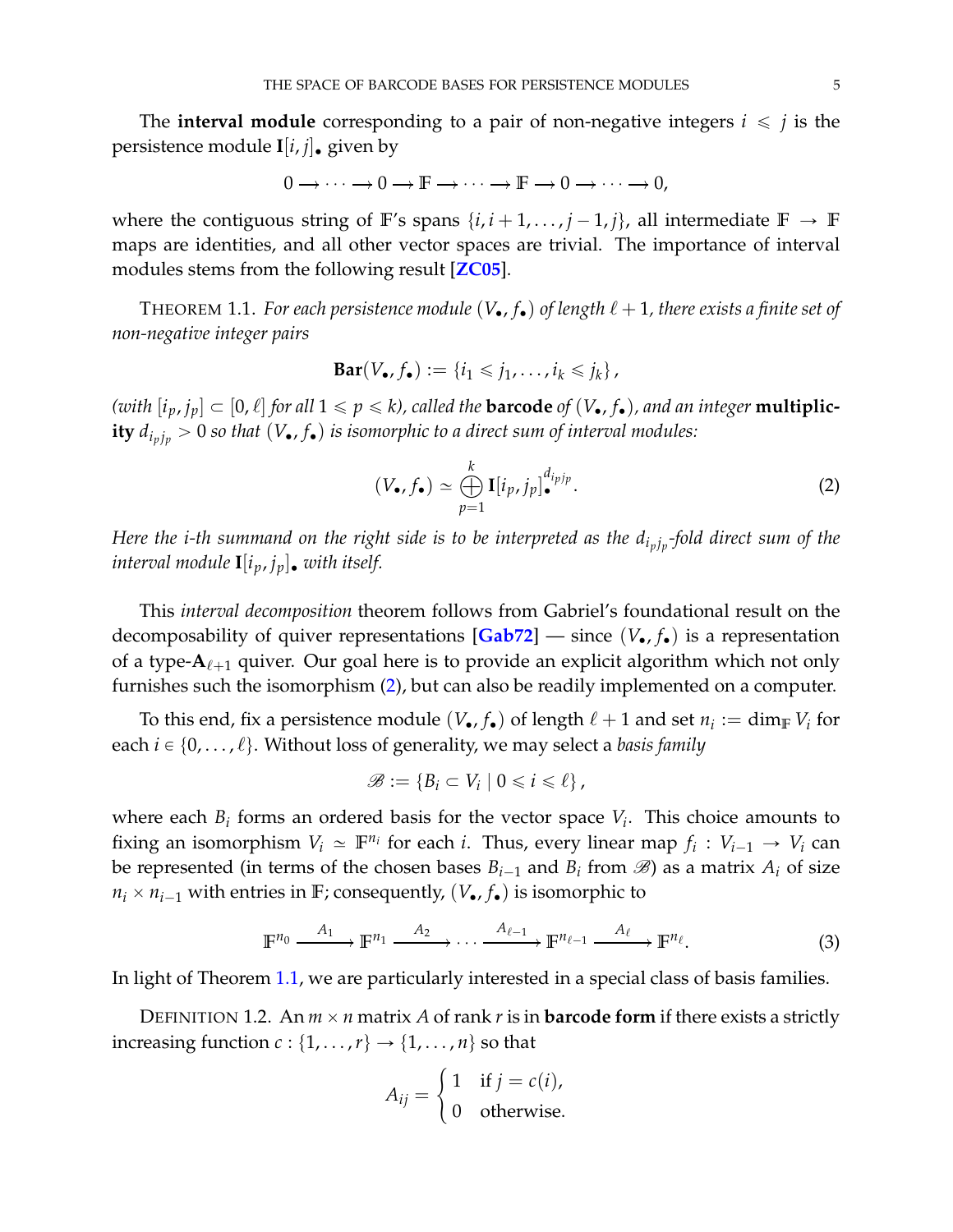Thus, a matrix is in barcode form whenever its entries lie in  $\{0, 1\}$ , with at most one non-zero term in each row and column, and the *r* non-zero terms appear in the first *r* rows and in strictly increasing column order.

A basis family  $\mathscr B$  is called an **barcode basis** for  $(V_{\bullet}, f_{\bullet})$  if all of the  $A_i$  are in barcode form. The natural basis arising from an interval decomposition of a persistence module is a barcode basis.

EXAMPLE 1.3. Consider, for instance, the persistence module of length 4 given by the barcode containing  $0 \leq 3$  along with  $0 \leq 1$  and  $1 \leq 3$ , each with multiplicity one:



With respect to the basis family obtained by ordering these intervals from top to bottom, the matrices  $A_i$  are given by

$$
A_1 = \begin{bmatrix} 1 & 0 \\ 0 & 1 \\ 0 & 0 \end{bmatrix} \quad A_2 = \begin{bmatrix} 1 & 0 & 0 \\ 0 & 0 & 1 \end{bmatrix}, \quad A_3 = \begin{bmatrix} 1 & 0 \\ 0 & 1 \end{bmatrix},
$$

and all three are evidently in barcode form. Conversely, one can also recover the interval decomposition immediately from these three matrices.

To put our quest for a constructive proof of Theorem [1.1](#page-4-1) on a firm algebraic footing, let *X* be the set of all the possible matrix-sequences  $A_{\bullet}$  which can arise in [\(3\)](#page-4-2). It is a (strict) subset of the product of matrices of the appropriate dimensions:

$$
X \subset \prod_{i=1}^{\ell} \mathrm{Mat}\left(n_i \times n_{i-1}; \mathbb{F}\right). \tag{4}
$$

Writing  $GL(n;\mathbb{F})$  for the group of all  $n \times n$  invertible matrices over  $\mathbb{F}$ , consider the product

<span id="page-5-1"></span><span id="page-5-0"></span>
$$
G := \prod_{i=0}^{\ell} GL(n_i; \mathbb{F}), \tag{5}
$$

which acts naturally via a change-of-basis action on *X*: the group element  $g := (g_0, \ldots, g_\ell)$ sends each matrix-sequence  $A_{\bullet}$  in  $X$  to the new sequence  $(gA)_{\bullet}$  given by

<span id="page-5-2"></span>
$$
(gA)_i := g_i \cdot A_i \cdot g_{i-1}^{-1}
$$
 (6)

for each admissible index *i*. This is equivalent to replacing the original basis family  $\mathscr{B}$  =  $\{B_i\}$  with the new basis family  $g\mathscr{B} = \{g_iB_i\}$ . Thus *X* is a free orbit of *G*. So our first task, solved in Section [2,](#page-6-0) translates to discovering some  $g \in G$  that transforms a given basis family  $\mathscr{B}$  of  $(V_{\bullet}, f_{\bullet})$  to a barcode basis.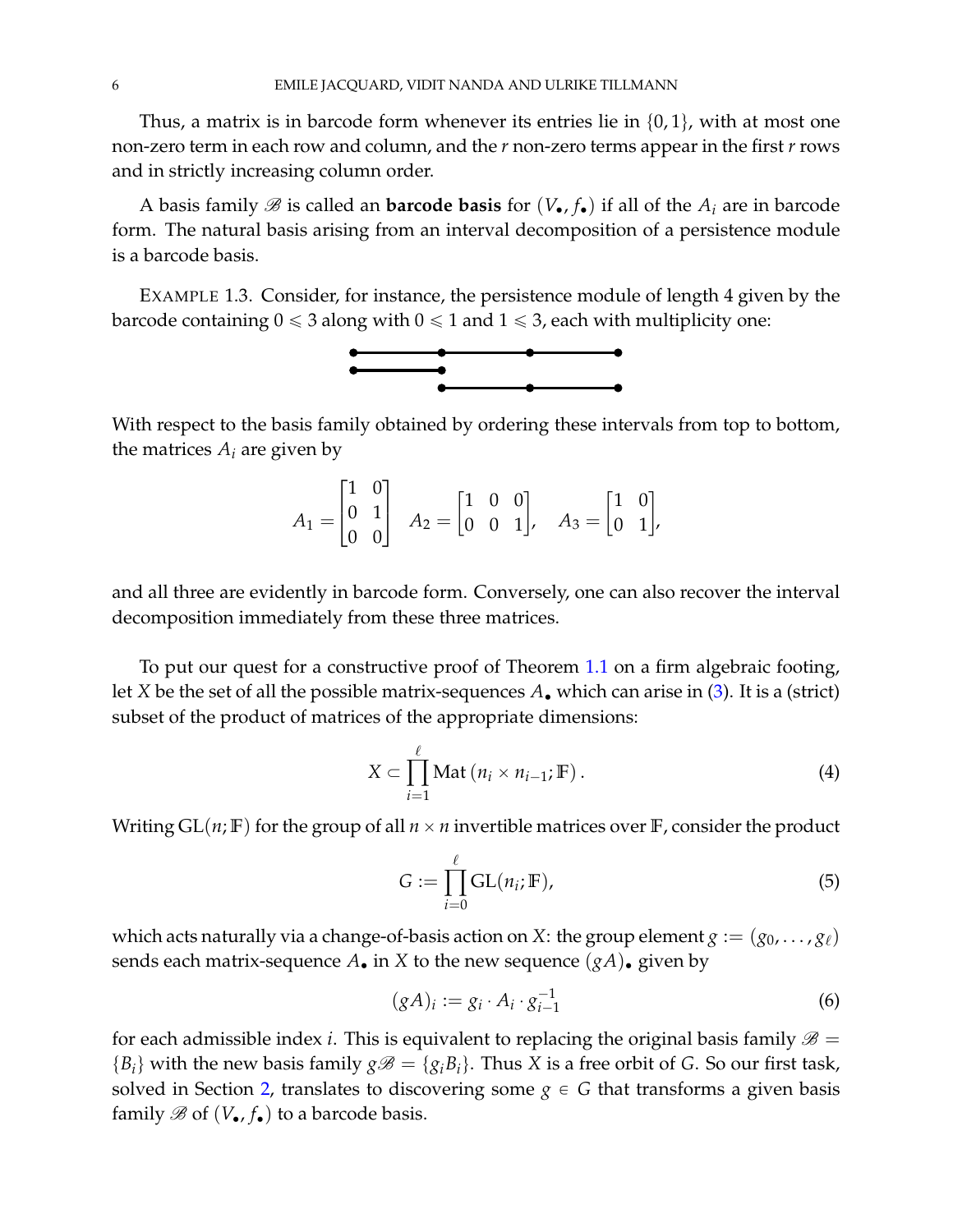#### **2. Constructing a Barcode Basis**

<span id="page-6-0"></span>Throughout this section, we fix a persistence module  $(V_{\bullet}, f_{\bullet})$  expressed as a sequence of matrices  $A_{\bullet}$  as in [\(3\)](#page-4-2) with respect to an arbitrary (i.e., not necessarily barcode) basis family  $\mathscr{B}$ .

**2.1. Barcode bases via elementary matrix operations.** To conveniently describe relevant elements of *G*, we fix notation for matrices which implement certain fundamental row and column operations.

DEFINITION 2.1. For each dimension  $n > 0$ , distinct indices  $1 \leq p, q \leq n$ , and scalar  $\lambda \in \mathbb{F}$ , let  $e_{p,q}^n(\lambda)$  denote the **elementary matrix** in  $GL(n;\mathbb{F})$  which has 1's all along its diagonal,  $\lambda$  in the  $(p, q)$ -th position, and zeros everywhere else.

Since the dimension *n* will be clear from context, we omit it from the superscript and simply write  $e_{p,q}(\lambda)$  to indicate the relevant elementary matrix. The following standard facts about such matrices will be freely used in the sequel —

(1) multiplying a matrix on the left by  $e_{p,q}(\lambda)$  implements the following **elementary row operation**

 $Row(p) \leftarrow Row(p) + \lambda \cdot Row(q)$ 

which we denote **R**<sub>*p* $\leftarrow q(\lambda)$ ; similarly,</sub>

(2) multiplying a matrix on the right by  $e_{p,q}(\lambda)$  implements the following **elementary column operation**

$$
Col(q) \leftarrow Col(q) + \lambda \cdot Col(p),
$$

which we denote  $C_{q \leftarrow p}(\lambda)$ ; and finally,

(3) the inverse of  $e_{p,q}(\lambda)$  is  $e_{p,q}(-\lambda)$ .

<span id="page-6-1"></span>REMARK 2.2. Consider the element  $g = (g_0, \ldots, g_\ell) \in G$  for which  $g_i = e_{p,q}(\lambda)$  and all the other  $g_j$  are identity matrices. The action of this *g* on a given matrix sequence  $A_{\bullet}$ is to simultaneously perform  $C_{p \leftarrow q}(\lambda)$  on  $A_i$  and  $\mathbf{R}_{q \leftarrow p}(-\lambda)$  on  $A_{i-1}$  while leaving all the other  $A_j$ 's invariant.

The following result plays an essential part in our constructive proof of Theorem [1.1.](#page-4-1) In its statement and beyond, we will use  $A(p,q)$  to indicate the entry in the *p*-th row and *q*-th column of a given matrix *A*.

<span id="page-6-2"></span>LEMMA 2.3. *Assume that the first*  $\ell - 1$  *matrices*  $\{A_i \mid 1 \leq i < \ell\}$  of [\(3\)](#page-4-2) are in barcode form, *and that the last matrix*  $A_\ell$  *has a pivot in the*  $(r, q)$  *position, i.e.,*  $A_\ell(r, q) = 1$  *and all other entries in the q-th column are zero. If there is a nonzero entry*  $\alpha := A_{\ell}(r, p)$  *in the same row r but some other column*  $p > q$ *, then there exists*  $g \in G$  *with*  $g_\ell = Id$  *so that*  $(gA)$ , *equals*  $A$ , *except*  $A_\ell$ *where the α entry is replaced by zero.*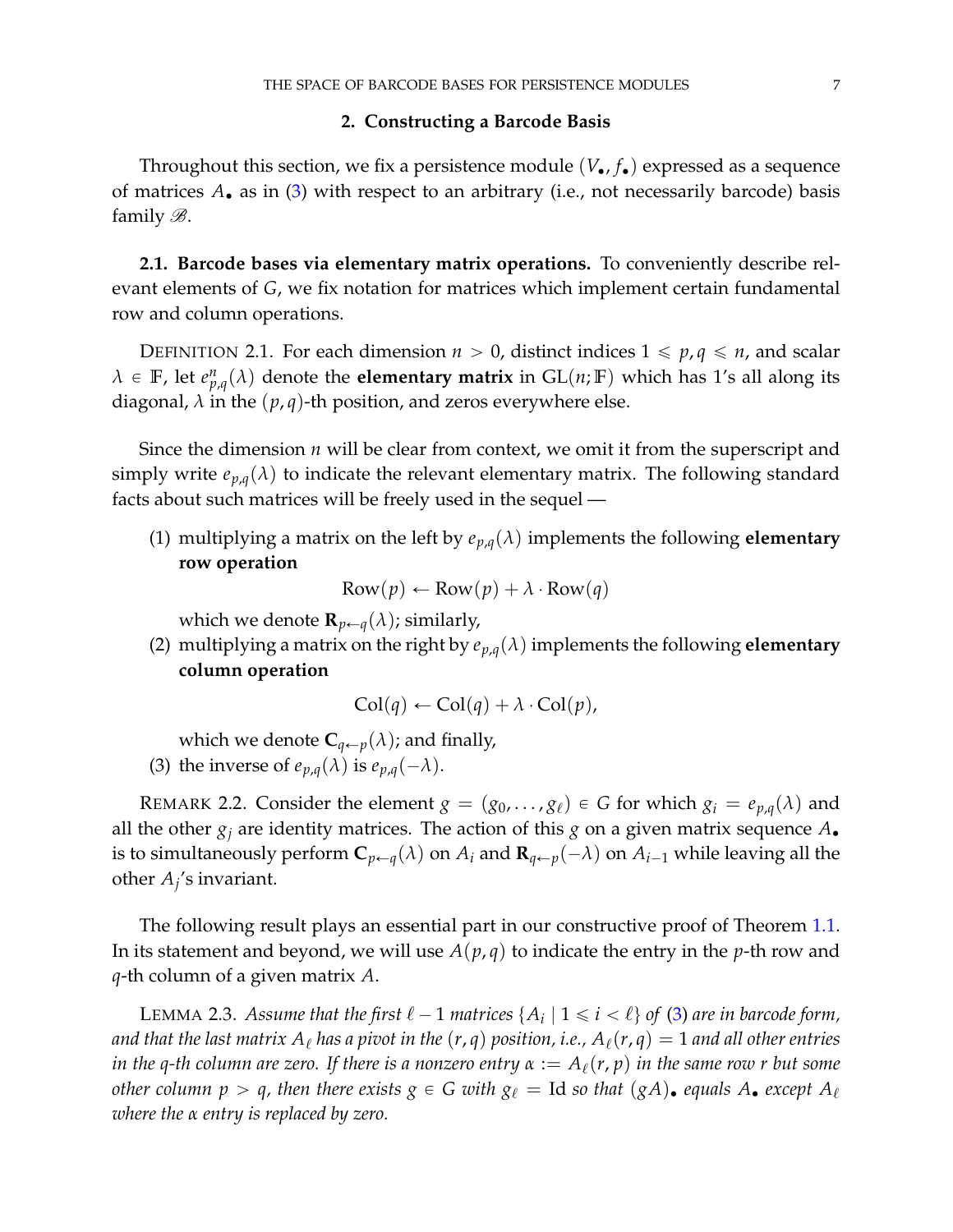PROOF. We proceed by induction on  $\ell$ , noting that the case  $\ell = 1$  is immediately true since there is only one matrix in sight. Assume that the statement holds up to  $\ell - 1$ . The *r*-th row of  $A_\ell$  contains a pivot 1 in the *q*-th column and some  $\alpha \neq 0$  in the *p*-th column. To eliminate this offending  $\alpha$ , we perform  $C_{p \leftarrow q}(-\alpha)$  on  $A_{\ell}$  by performing the basis change  $e_{p,q}(-\alpha)$  on  $V_{\ell-1}$ . Since  $A_{\ell}(r,q)$  is assumed to be a pivot, the only resulting difference in *A*ℓ is that the (*r*, *p*)-th entry changes from *α* to 0. But by Remark [2.2,](#page-6-1) we are also compelled to perform  $\mathbf{R}_{q \leftarrow p}(\alpha)$  on the preceding matrix  $A_{\ell-1}$ . This results in a new matrix  $A'_{\ell-1}$ , and there are now 2 cases to consider, of which only the second requires the inductive hypothesis:

**Case 1:** if the *p*-th row of  $A_{\ell-1}$  is identically zero, then our row operation has had no effect whatsoever; thus,  $A'_{\ell-1} = A_{\ell-1}$  is still in barcode form and we have arrived at the desired result.

**Case 2:** If the *p*-th row of  $A_{\ell-1}$  is nonzero, then since  $q < p$  and  $A_{\ell-1}$  is in barcode form, we see that the  $q$ -th row of  $A_{\ell-1}$  must also be non-zero. Then by Definition [1.2](#page-4-3) they must have pivot ones in distinct columns, say  $c$  and  $d$  respectively, and furthermore  $c < d$ . Thus, after we have performed  $\mathbf{R}_{q\leftarrow p}(\alpha)$  on  $A_{\ell-1}$ , the resulting matrix  $A'_{\ell-1}$  has the form

$$
A'_{\ell-1} = \begin{bmatrix} 0 & 1 & 0 & \cdots & 0 & \alpha & 0 \\ 0 & 1 & 0 & \cdots & 0 & \alpha & 0 \\ 0 & & & & & & 0 \\ \vdots & & & & & \vdots & \\ 0 & 0 & 0 & \cdots & 1 & 0 \end{bmatrix} p
$$

By induction, there exists a  $g \in \prod_{i=0}^{\ell-1} \mathrm{GL}_{n_i}(\mathbb{F})$  with  $g_{\ell-1} = \text{Id}$  so that  $g_iA_i g_{i-j}^{-1}$  $\frac{1}{i-1}$  is still in barcode form for  $1 \le i \le \ell - 2$ , and

$$
g_{\ell-1}A_{\ell-1}g_{\ell-2}^{-1} = \begin{bmatrix} 0 & 1 & 0 & \cdots & 0 & 0 & 0 \\ 0 & 1 & 0 & \cdots & 0 & 0 & 0 \\ 0 & 0 & & & & & 0 \\ 0 & 0 & 0 & \cdots & 1 & 0 \end{bmatrix} p
$$

is again in barcode form. Furthermore, since  $g_{\ell-1} = \text{Id}$ , the matrix  $A_{\ell}$  is left unchanged by this change of basis. The desired basis change is  $(g_0, g_1, \ldots, g_{\ell-2}, e_{p,q}(-\alpha), \text{Id})$ .

<span id="page-7-0"></span>PROPOSITION 2.4. *Given the sequence of matrices*  $A_{\bullet}$  *as in (6), there is a*  $g \in G$  *such that*  $(gA)$ . has all its matrices in barcode form.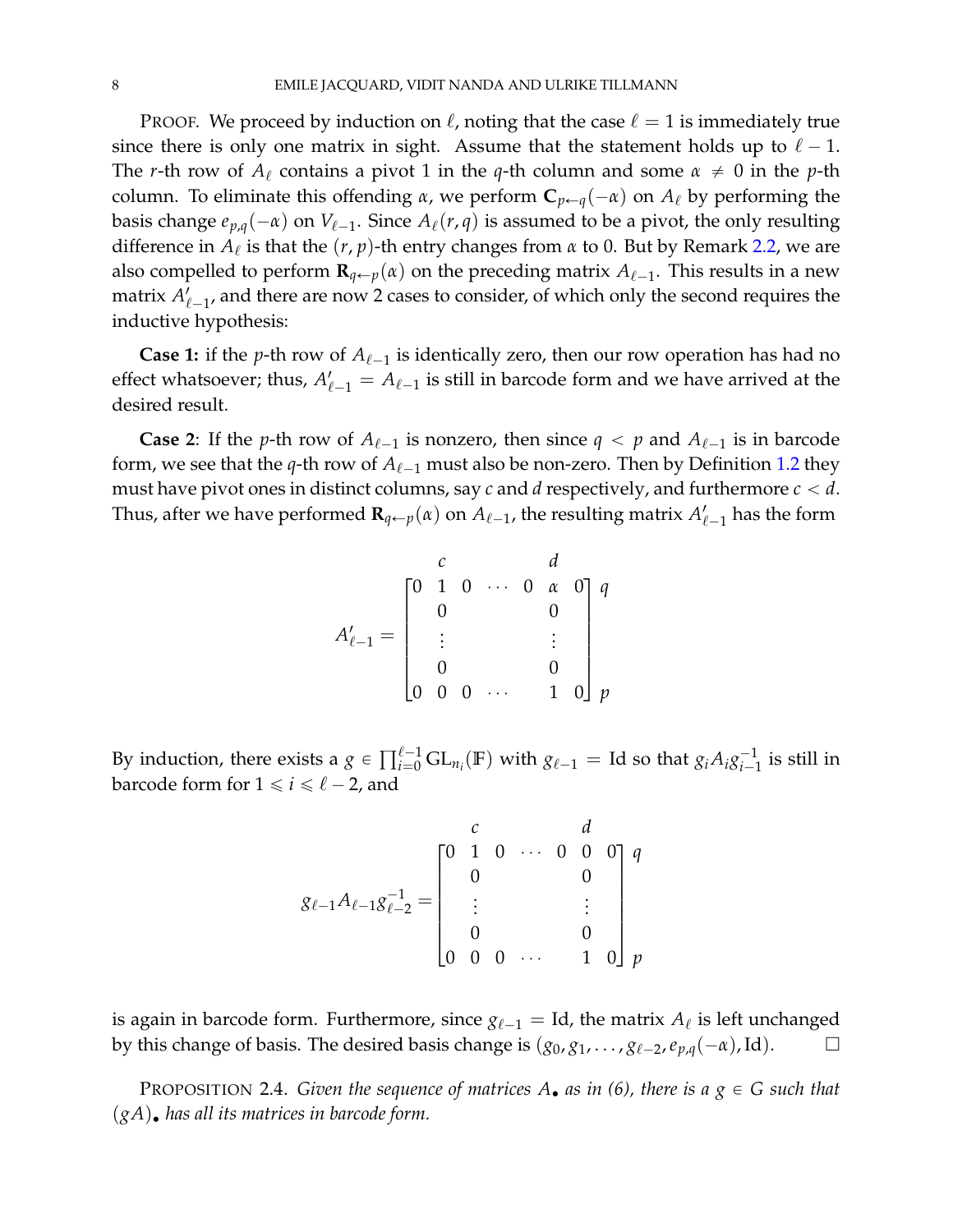PROOF. When  $\ell = 1$ , we may diagonalise the matrix  $A_1$  via standard row and column operations. Proceeding by induction for  $\ell > 1$ , assume the existence of some group element

$$
g'=(g_0,\ldots,g_{\ell-1})\in \prod_{i=0}^{\ell-1}\mathrm{GL}_{n_i}(\mathbb{F})
$$

satisfying the following property: the matrices  $g_iA_i g_{i-j}^{-1}$  $\sum_{i=1}^{n}$  are in barcode form for  $1 \leq i \leq n$  $\ell - 1$ .

Consider  $g = (g', \text{Id}_{n_\ell})$ , which evidently lies in *G*. Replacing  $A_\bullet$  by  $(gA)_\bullet$  if necessary, we may assume that  $A_{\bullet}$  has its first  $\ell - 1$  matrices in barcode form. Performing row operations on  $A_\ell$  has no impact on the previous matrices, as it corresponds to multiplying  $A_\ell$  on the right by some  $g_\ell.$  Thus, we may assume without loss of generality that all previous matrices are in barcode form while  $A_\ell$  itself is in reduced row echelon form. By Lemma [2.3,](#page-6-2) there is a basis change  $g \in G$  which zeroes out each non-pivot entry whilst maintaining the barcode form of the previous matrices. Applying these basis changes gets us to the desired barcode basis.

REMARK 2.5. If  $\mathscr{B}$  is the basis family with respect to which  $(V_{\bullet}, f_{\bullet})$  has matrix form *A*<sub> $\bullet$ </sub>, then *g* $\mathscr B$  is a barcode basis where *g*  $\in$  *G* is as in the Proposition [2.4.](#page-7-0) We may therefore regard it as a constructive analogue of Theorem [1.1.](#page-4-1)

<span id="page-8-0"></span>**2.2. Algorithms.** Here we describe algorithms which implement the constructions of Lemma [2.3](#page-6-2) and Proposition [2.4.](#page-7-0) In particular, the main algorithm CompPers described below accepts as input an initial sequence of matrices  $A_{\bullet}$  as in [\(3\)](#page-4-2) and puts them in barcode form. The sub-computations which we require frequently have been isolated into concomitant subroutines, described as follows.

- (1) The first subroutine **ColOp** implements the inductive strategy underlying our proof of Lemma [2.3;](#page-6-2) in particular, this algorithm acts as step *k* of the inductive procedure described in the proof of that lemma.
- (2) The second subroutine **Reduce** takes as input a sequence  $A_{\bullet}$  for which the first  $\ell$  1 matrices are in barcode form together with an invertible matrix  $g \in \prod_{i=0}^{\ell-1} GL(n_i; \mathbb{F})$ . It then reduces the final matrix *A*ℓ until it is in barcode form, *while maintaining the barcode form of all previous matrices* and suitably updating the basis change *g*.
- (3) Finally, the main algorithm  $CompPers(A_{\bullet})$  takes as input an arbitrary sequence of matrices  $A_{\bullet}$  and produces as output  $g \in G$  together with  $(gA)_{\bullet}$  in barcode form. From these matrices we can directly access all intervals in barcode of  $(V_{\bullet}, f_{\bullet})$ .

REMARK 2.6. The computational complexity of **CompPers**(*A*') can be expressed in terms of  $n = \max_{0 \le i \le \ell} n_i$  and  $\ell$ . The cost of placing all the  $A_i$  in reduced row echelon form via Gaussian elimination is  $O(n^3 \ell)$ . Furthermore, performing column operations to further reduce these matrices requires at most  $O(n^2)$  operations on each matrix. And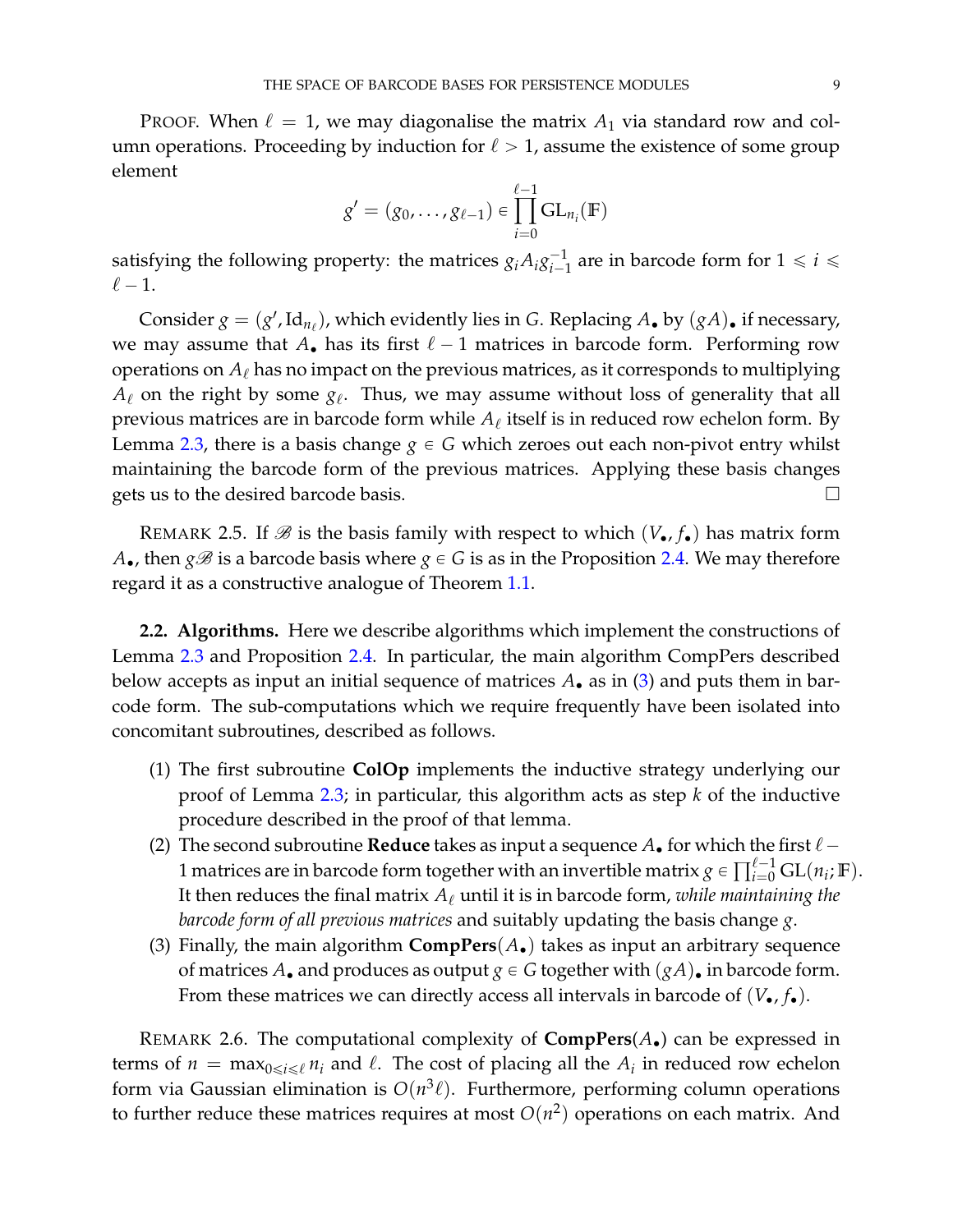## **Algorithm 1: ColOp**

**Input:** *A*', *g*, *k*, *r*, *q*, *p* **Output:** Updated  $A_{\bullet}$  and basis change *g*, zeroing out  $A_k(r, p)$ **1**  $\mathbf{C}_{p \leftarrow q}(-\alpha)$  on  $A_k$ **2 R**<sub>*q*</sub> $\leftarrow$ *p*( $\alpha$ ) on  $A_{k-1}$ **3**  $g_k = e_{p,q}(-\alpha)$ **4 if**  $k = 0$  *or p-th row of*  $A_{k-1} = 0$  **then**  $\mathfrak{b}$  return  $(A_{\bullet}, g)$ **<sup>6</sup> end <sup>7</sup> else 8** Find pivot columns  $c < d$  of the pivot rows  $q < p$  of  $A_{k-1}$ **9**  $\left[ \text{return } (\text{ColOp}(A_{\bullet}, g, k-1, q, c, d)) \right]$ **<sup>10</sup> end**

## **Algorithm 2: Reduce**

**Input:**  $A_{\bullet}$ , *g*, where  $A_{\bullet}$  has its first  $\ell - 1$  matrices in reduced form **Output:**  $A_{\bullet}$  in reduced barcode form and updated *g* 

- **1** row reduce  $(A_\ell)$
- **<sup>2</sup>** Append *g* with corresponding *g*ℓ

**3 while** *there are*  $A_{\ell}(r, p) \neq 0$  *terms with*  $A_{\ell}(r, q) = 1$  *a pivot* **do** 

**4**  $A_{\bullet}, h = \text{ColOp}(A_{\bullet}, g, \ell, r, q, p)$ 

- $g = hg$
- **<sup>6</sup> end**
- *7* return  $(A_{\bullet}, g)$

# **Algorithm 3: CompPers**

**Input:** *A*' **Output:** Reduced *A*. with corresponding change of basis *g* **1**  $A'_\bullet = \{A_1\}$ **2**  $g = (Id_{n_0})$ **3** for  $1 \leq i \leq \ell - 1$  do 4  $A'_\bullet$ , *g* = **Reduce**( $A'_\bullet$ , *g*) 5  $A'_\bullet$ .append $(A_{i+1}g_i^{-1})$  $\binom{-1}{i}$ **<sup>6</sup> end <sup>7</sup>** return (**Reduce**(*A* 1 ' , *g*))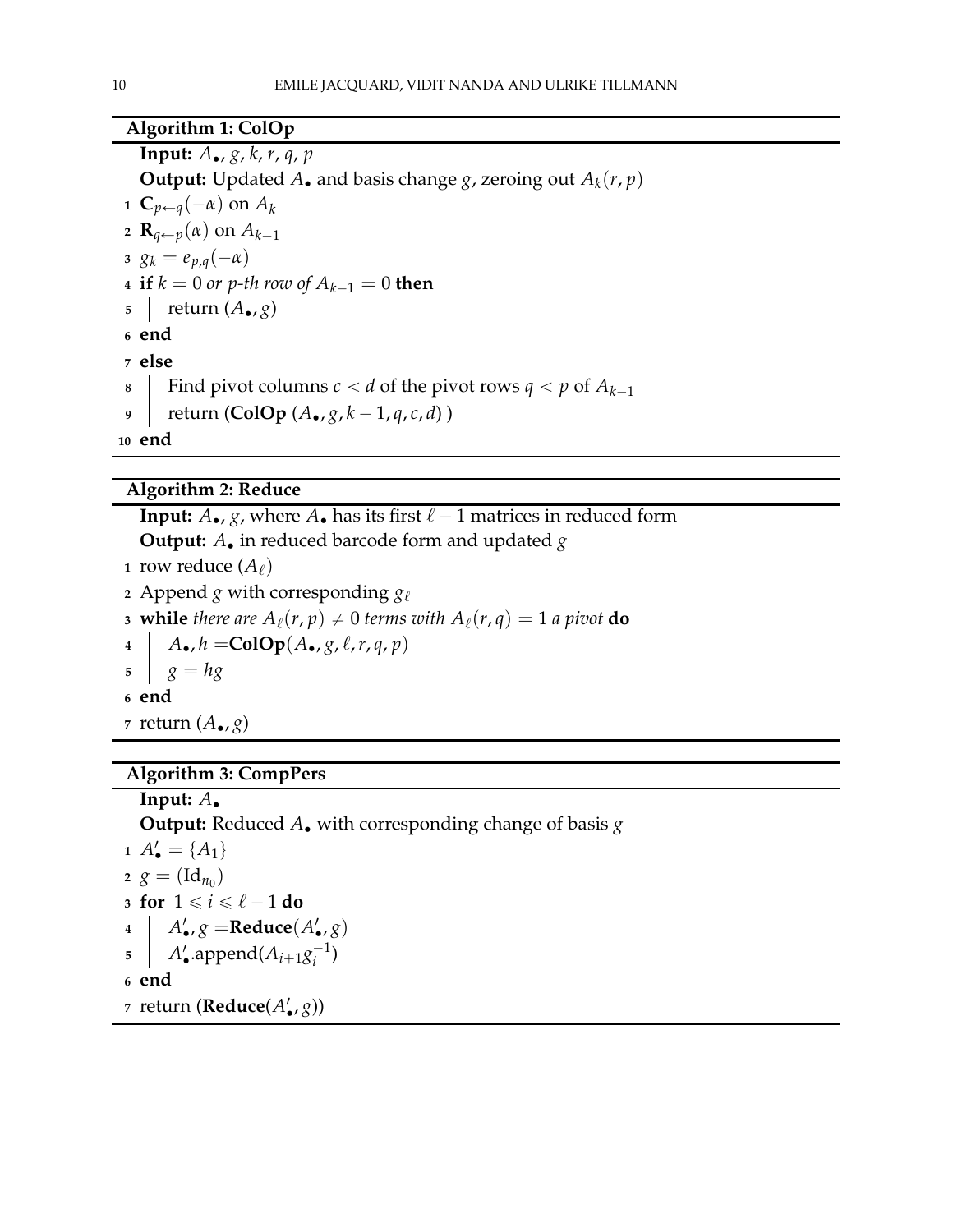column operations on *A<sup>i</sup>* will, in the worst case, require down-stream column operations on  $A_{i-1} \ldots A_1$ . Thus, for column operations, we have a  $O(n^2 \sum_{i=1}^{\ell} i) = O(n^2 \frac{\ell^{\ell} \ell - 1}{2})$  $\frac{-1}{2}$ ) =  $O(n^2\ell^2)$  complexity. Combining these factors, the total complexity of the algorithm is

$$
O(n^3\ell+n^2\ell^2).
$$

At each step of the algorithm, we perform an elementary basis change on a single vector space  $V_i$ , which amounts to multiplying a matrix  $g_i \in \mathrm{GL}(V_i)$  by an elementary matrix., This incurs an  $O(n)$  cost; thus, if we also wish to keep track of the basis changes, then the total complexity of **CompPers** becomes

$$
O(n^4\ell+n^3\ell^2).
$$

We conclude with an illustrative example of how **CompPers** acts on a sequence of input matrices.

EXAMPLE 2.7. Consider

$$
A_{\bullet} = \left( \begin{bmatrix} 1 & 0 & 0 \\ 0 & 1 & 0 \\ 0 & 0 & 0 \end{bmatrix}, \begin{bmatrix} 1 & 0 & 0 \\ 0 & 1 & 0 \\ 0 & 0 & 0 \end{bmatrix}, \begin{bmatrix} 1 & 0 & 1 \\ 0 & 1 & 1 \\ 0 & 0 & 0 \end{bmatrix} \right)
$$

To put  $A_3$  in barcode form, we must zero out the terms  $A_3(1,3)$  and  $A_3(2,3)$  using column operations. At each step, we will be performing row and column operations on matrices of  $A_{\bullet}$ , amounting to basis changes on the vectors spaces  $V_0$ ,  $V_1$  and  $V_2$ . For conciseness sake, we will not keep track of the basis changes done along the way, and will simply be performing operations on the matrices to put them in barcode form.

We begin by zeroing out the  $A_3(2,3)$  term.

1:  $C_{3\leftarrow 2}(-1)$  on  $A_3$ , inducing  $R_{2\leftarrow 3}(1)$  on  $A_2$ , giving us matrices

|  |  |  | $\begin{bmatrix} 1 & 0 & 0 \end{bmatrix} \begin{bmatrix} 1 & 0 & 0 \end{bmatrix} \begin{bmatrix} 1 & 0 & 1 \end{bmatrix}$                                                |  |  |  |
|--|--|--|--------------------------------------------------------------------------------------------------------------------------------------------------------------------------|--|--|--|
|  |  |  | $\begin{bmatrix} 0 & 1 & 0 \\ 0 & 0 & 0 \end{bmatrix}$ , $\begin{bmatrix} 0 & 1 & 1 \\ 0 & 0 & 1 \end{bmatrix}$ , $\begin{bmatrix} 0 & 1 & 0 \\ 0 & 0 & 0 \end{bmatrix}$ |  |  |  |
|  |  |  |                                                                                                                                                                          |  |  |  |

**2**:  $C_{3\leftarrow 2}(-1)$  on  $A_2$ , inducing  $\mathbf{R}_{2\leftarrow 3}(1)$ . We see here that the third row of  $A_1$  is zero, so we are in **Case 1** of Lemma [2.3,](#page-6-2) and so we are done.

We have achieved our goal of zeroing out  $A_3(2,3)$  whilst keeping the previous matrices in barcode form, making no other changes to  $A_3$ . It remains to zero out the  $A_3(1,3)$ term.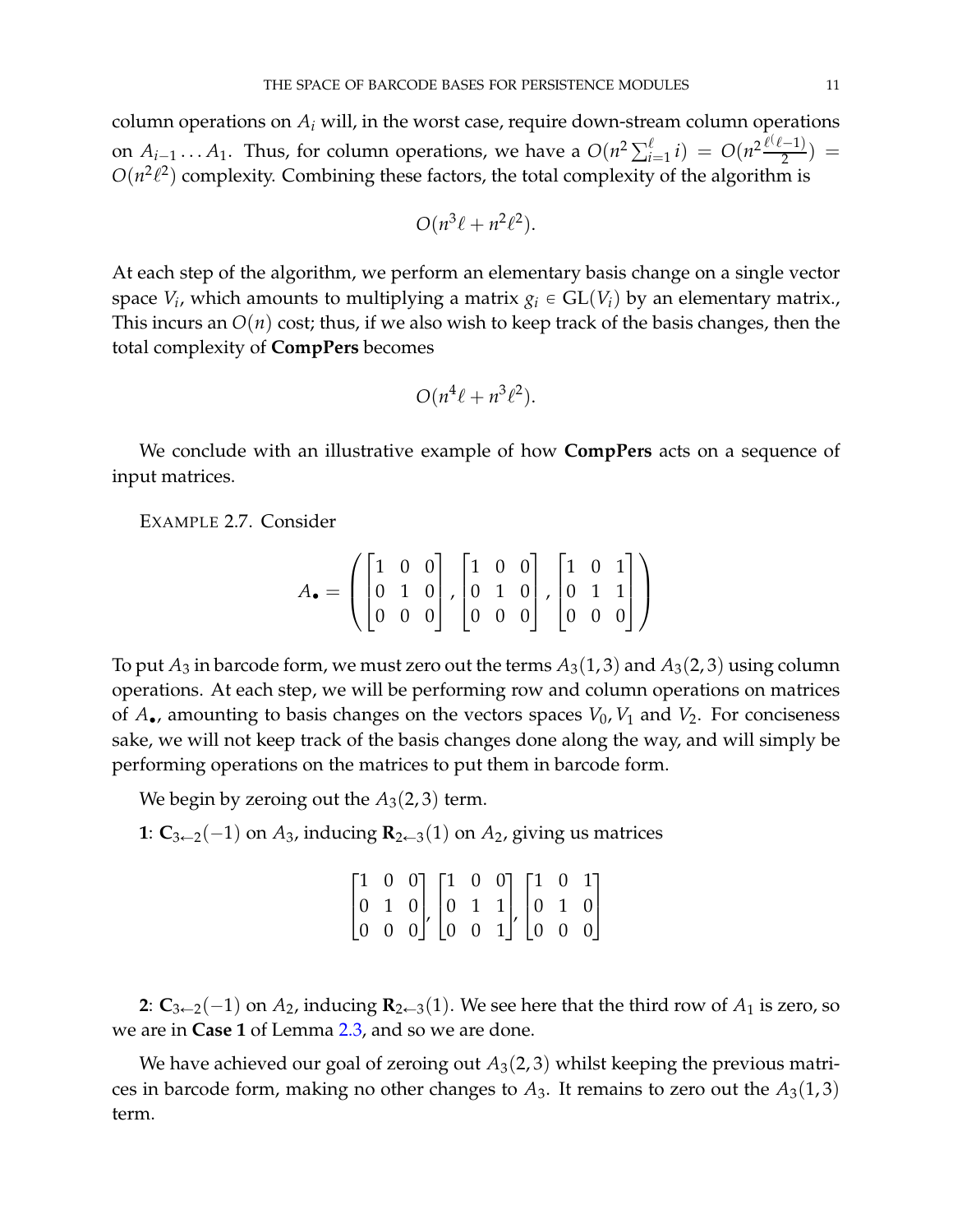1:  $C_{3\leftarrow 1}(-1)$  on  $A_3$ , inducing  $R_{1\leftarrow 3}(1)$  on  $A_2$  giving us matrices

|  |  |  |  |  | $\begin{bmatrix} 1 & 0 & 0 \\ 0 & 1 & 0 \\ 0 & 0 & 0 \end{bmatrix}, \begin{bmatrix} 1 & 0 & 1 \\ 0 & 1 & 0 \\ 0 & 0 & 1 \end{bmatrix}, \begin{bmatrix} 1 & 0 & 0 \\ 0 & 1 & 0 \\ 0 & 0 & 0 \end{bmatrix}$ |  |
|--|--|--|--|--|-----------------------------------------------------------------------------------------------------------------------------------------------------------------------------------------------------------|--|

**2:**  $C_{3\leftarrow 1}(-1)$  on  $A_2$ , inducing  $\mathbf{R}_{1\leftarrow 3}(1)$  on  $A_1$ . Since the third row of  $A_1$  is zero, this operations has no impact on *A*1, giving us matrices

|  |  |  | $\begin{bmatrix} 1 & 0 & 0 \end{bmatrix} \begin{bmatrix} 1 & 0 & 0 \end{bmatrix} \begin{bmatrix} 1 & 0 & 0 \end{bmatrix}$                                            |  |  |  |
|--|--|--|----------------------------------------------------------------------------------------------------------------------------------------------------------------------|--|--|--|
|  |  |  |                                                                                                                                                                      |  |  |  |
|  |  |  | $\begin{bmatrix} 0 & 1 & 0 \\ 0 & 0 & 0 \end{bmatrix}$ $\begin{bmatrix} 0 & 1 & 0 \\ 0 & 0 & 1 \end{bmatrix}$ $\begin{bmatrix} 0 & 1 & 0 \\ 0 & 0 & 0 \end{bmatrix}$ |  |  |  |

<span id="page-11-0"></span>and so we are done.

#### **3. The Space of Barcode Bases**

Let  $A_{\bullet} \in X$  be a sequence of matrices as in [\(3\)](#page-4-2) arising from an arbitrary choice of basis for some persistence module (*V*', *f*'). Consider the group *G* from [\(5\)](#page-5-0), recalling that *G* acts on *X* via change of basis. Our quest to describe all possible barcode bases for  $(V_{\bullet}, f_{\bullet})$ begins with a formula for the stabiliser of the chosen matrices  $A_{\bullet}$  under this *G*-action. Namely, we seek the subgroup of *G* given by

$$
\text{Stab}(A_{\bullet}) := \left\{ g \in G \mid g_i \cdot A_i \cdot g_{i-1}^{-1} = A_i \text{ for all } 1 \leq i \leq \ell \right\}.
$$
 (7)

To describe Stab $(A_{\bullet})$ , we employ two binary relations on the set of all intervals which might possibly arise in the barcode decomposition of  $(V_{\bullet}, f_{\bullet})$  à la Theorem [1.1.](#page-4-1)

DEFINITION 3.1. Let  $\leq$  be the binary relation on  $\{ [i, j] \in \mathbb{Z}^2 \mid 0 \leq i \leq j \leq l \}$  given by

$$
[a, b] \leq [c, d]
$$
 whenever  $a \leq c \leq b \leq d$ .

(Although this relation  $\leq$  is reflexive and anti-symmetric on its domain, it is not transitive and hence does not form a partial order.)

The second binary relation is the standard lexicographic order.

DEFINITION 3.2. Let  $\leq$  be the lexicographic ordering on  $\{ [i, j] \in \mathbb{Z}^2 \mid 0 \leq i \leq j \leq \ell \}$ , given by

$$
[a,b] \leq [c,d] \iff a < c \text{ or } a = c \text{ and } b \leq d.
$$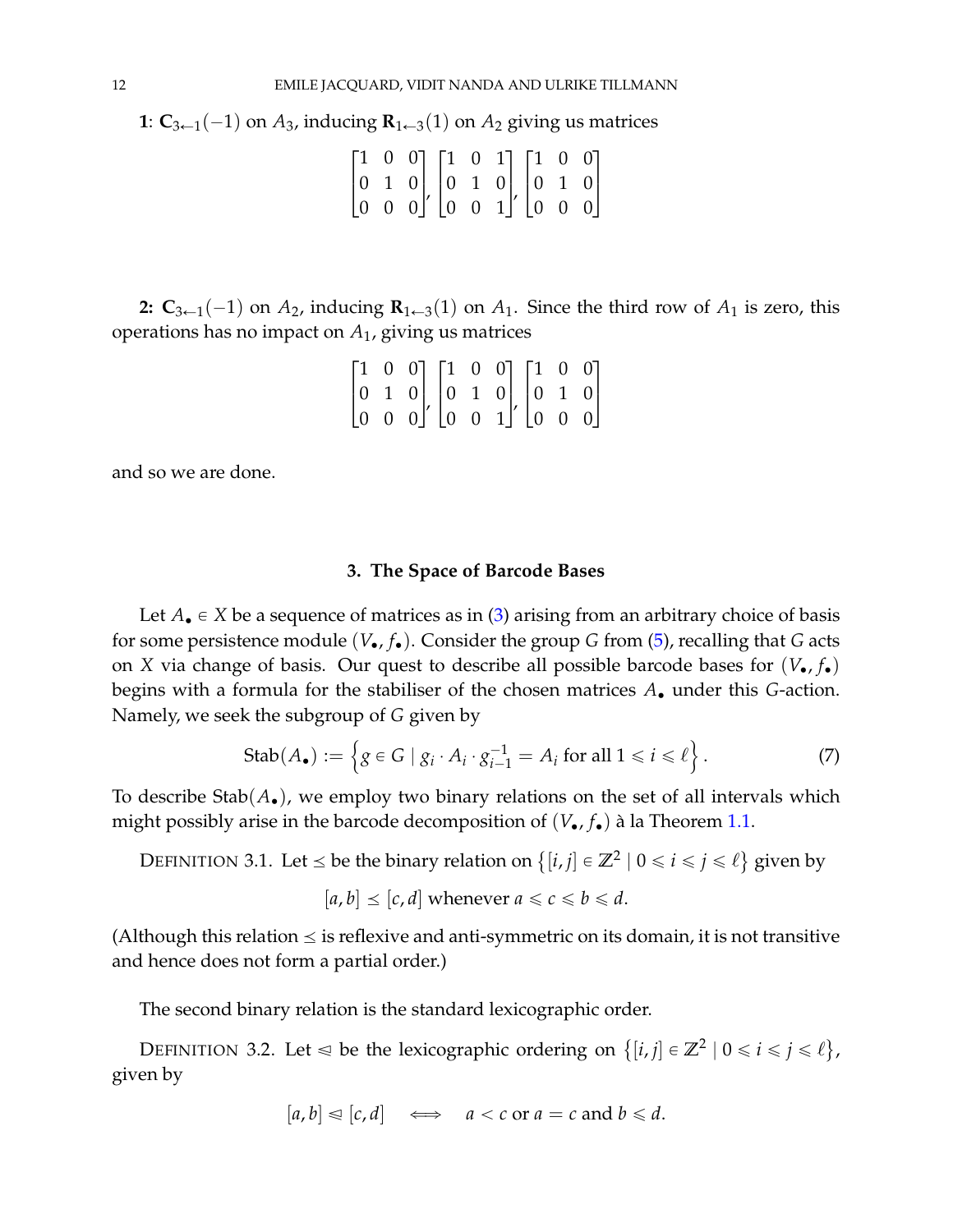This yields a total order on the set of all possible bars in the interval decomposition of our persistence module ( $V_{\bullet}$ ,  $f_{\bullet}$ ).

REMARK 3.3. The binary relation  $\leq$  is compatible with the lexicographical order  $\leq$  in the sense that  $[a, b] \leq [c, d]$  implies  $[a, b] \leq [c, d]$ .

Given a barcode basis  $\mathcal{B}$ , we may totally order its bars using the lexicographic order, arbitrarily ordering bars with the same start and end point. This in turn yields a natural ordering of the bases *B<sup>i</sup>* . The matrix representation of such bases is unique. Indeed, the first  $d_{0i}$  basis vectors of  $B_i$  are part of [0, *i*] bars, then the next  $d_{0,i+1}$  basis vectors are those part an  $[0, i + 1]$  bar, and so on following the lexicographic ordering until finally the  $d_{i,\ell}$ basis vectors part of an  $[i, \ell]$  bar. This yields a matrix representation for which  $A_i$  is of the form

<span id="page-12-1"></span>
$$
A_i = \begin{bmatrix} M_0 & & & \\ & M_1 & & \\ & & \ddots & \\ & & & M_i \end{bmatrix},
$$
 (8)

where

$$
M_j = \begin{bmatrix} \operatorname{Id}_{d_{j,i}} & & \\ 0 & \operatorname{Id}_{d_{j,i+1}} & \\ & \ddots & \\ & & \operatorname{Id}_{d_{j,\ell}} \end{bmatrix}
$$

is a matrix of dimension  $(\sum_{k=i-1}^{\ell}d_{jk})\times (\sum_{k=i}^{\ell}d_{jk}).$  As such, bases that have been ordered in the above way are barcode bases in the usual sense; we call these **ordered** barcode bases of  $(V_{\bullet}, f_{\bullet})$  and devote the remainder of this section to completely characterising them.

<span id="page-12-0"></span>THEOREM 3.4. *For each pair* [*i*, *j*] *in* {0, 1, . . . ,  $\ell$ } *with i*  $\leq$  *j*, let  $d_{ij}$  *equal the multiplicity of*  $i \le j$  *in the barcode of*  $(V_{\bullet}, f_{\bullet})$ *, with the understanding that*  $d_{ij} = 0$  *whenever*  $[i \le j]$  *is not in* **Bar**( $V_{\bullet}$ ,  $f_{\bullet}$ ). Then there is a bijection of sets:

$$
\mathrm{Stab}(A_{\bullet}) \cong \prod_{[i,j]} \mathrm{GL}(d_{ij};\mathbb{F}) \times \prod_{[i_1,j_1] \leq [i_2,j_2]} \mathrm{Mat}(d_{i_1j_1} \times d_{i_2j_2};\mathbb{F}).
$$

*(The induced group structure on the right side is given in Corollary [3.5](#page-14-0) below)*

PROOF. Elements in the same orbit have isomorphic stabilsers, so without loss of generality we may assume  $A_{\bullet}$  is given by the matrix representation of the linear maps in a ordered barcode basis. An element  $g = (g_0, \ldots, g_\ell)$  of *G* lies in Stab( $A_{\bullet}$ ) if and only if we have an equality of matrix products

$$
g_i \cdot A_i = A_i \cdot g_{i-1}
$$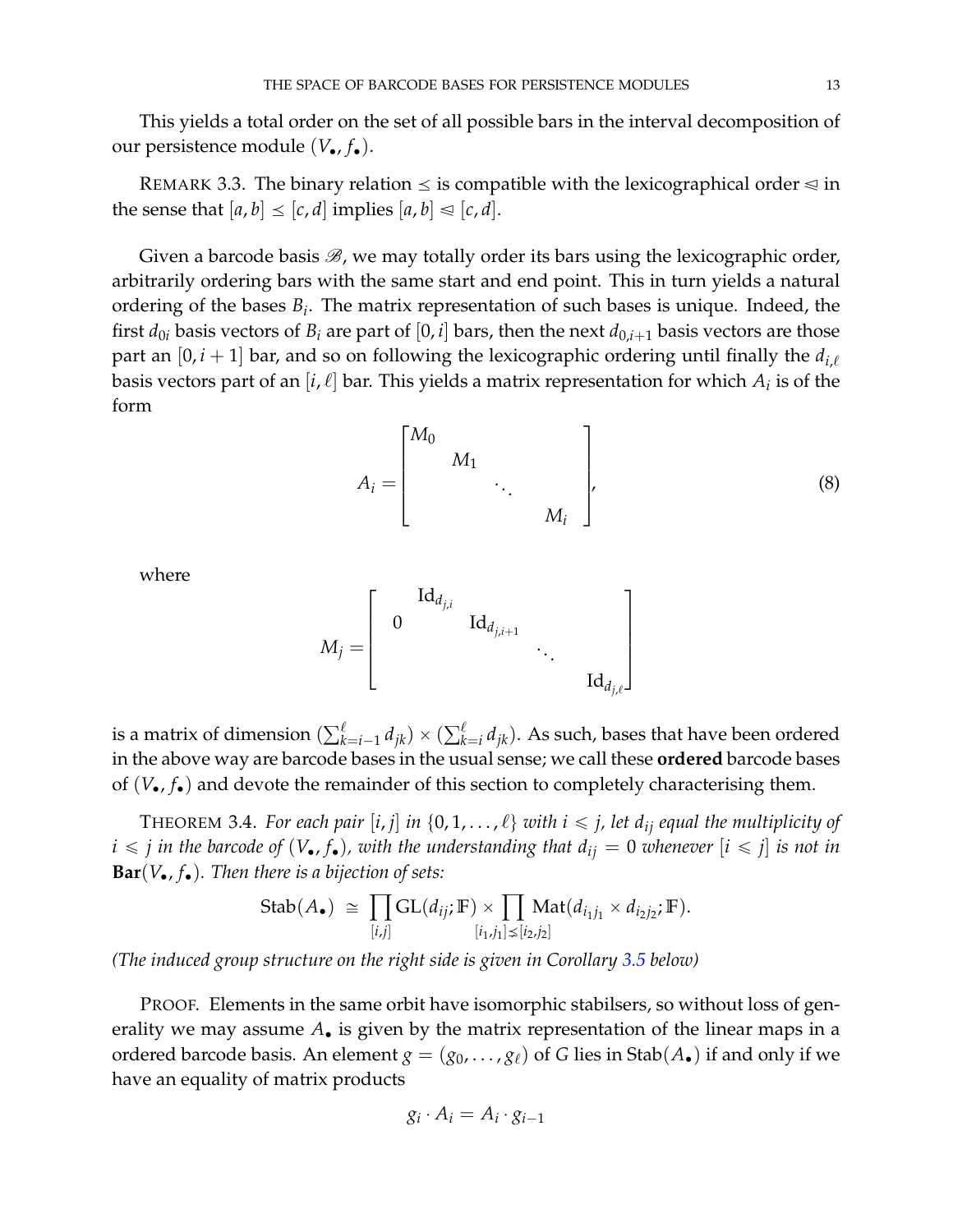for each  $i \in \{1, ..., \ell\}$ . Set  $k_i := \text{rank } A_i$  and note that since  $A_i$  is in barcode form, there is a strictly increasing function  $c_i: \{1, \ldots, k_i\} \to \{1, \ldots, n_{i-1}\}$  so that the unique nonzero entry in the *p*-th row of  $A_i$  lies in column  $c_i(p)$ . The product  $g_i \cdot A_i$  on the left side of our equality has as its *q*-th column either the  $c_i^{-1}$  $i_i^{-1}(q)$ -th column of  $g_i$  (if *q* lies in the image of *c*<sub>*i*</sub>), or is identically zero otherwise. Conversely, for  $p \leq k$  the matrix  $A_i \cdot g_{i-1}$  on the right side has as its *p*-th row the  $c(p)$ -th row of  $g_{i-1}$ , and its rows corresponding to  $p > k$  are identically zero.

Therefore, requiring these two products to be equal amounts to imposing three types of constraints on the entries of  $g_{i-1}$  and  $g_i$ :

(1)  $g_i(p,q) = 0$  whenever  $p > k_i \geqslant q$ . (2)  $g_{i-1}(p,q) = 0$  whenever  $p \in \text{Img}(c_i)$  and  $q \notin \text{Img}(c_i)$ . (3)  $g_{i-1}(p,q) = g_i(c_i(p), c_i(q))$  whenever both  $p$  and  $q$  are  $\leq k_i$ .

Recalling that  $(V_{\bullet}, f_{\bullet})$  is the persistence module represented by  $A_{\bullet}$ , we have a bijection

$$
\[\text{intervals } [i, j] \text{ in the}\] \xrightarrow{\simeq} \left[\text{sequences } \{p_k \mid i \leq k \leq j\} \text{ with}\right] \xrightarrow{\simeq} \left[\text{sequences } \{p_k \mid i \leq k \leq j\} \text{ with}\right] \xrightarrow{\simeq} \left[\text{c}_k(p_k) = p_{k-1} \text{ for } i+1 \leq k \leq j\right]
$$

Let  $[i_1, j_1]$  and  $[i_2, j_2]$  be two intervals in the barcode decomposition of  $(V_{\bullet}, f_{\bullet})$ , and denote their corresponding sequences by  $\{p_{\bullet}\}\$  and  $\{q_{\bullet}\}\$ . It follows from constraint (3) above that  $g_k(p_k, q_k)$  remains constant whenever *k* ranges over the indices in  $[i, j] := [i_1, j_1] \cap [i_2, j_2]$ . In other words, we have

<span id="page-13-0"></span>
$$
g_k(p_k, q_k) = g_{k'}(p_{k'}, q_{k'})
$$
 for all  $k, k' \in [i, j].$  (9)

The following observation is crucial.

**Claim:** The entry  $g_k(p_k, q_k)$  is zero for all  $k \in [i, j]$  whenever  $[i_1, j_1] \nleq [i_2, j_2]$ .

To prove this claim, note that if  $i_2 < i_1$  holds then  $p_{i_1} > k_{i_1} \geqslant q_i$ , so  $g_{i_1}(p_{i_1}, q_{i_1}) = 0$  by constraint (1) above. Thus the claim extends to all *k* in [*i*, *j*] by [\(9\)](#page-13-0). Similarly, if  $j_2 < j_1$  then  $p_{j_2} \in \text{Img}(c_{j_2})$  but  $q_{j_2} \notin \text{Img}(c_{j_2})$ , whence  $g_{j_2}(p_{j_2},q_{j_2}) = 0$  by constraint (2). Once again, this extends to all  $k \in [i, j]$  by [\(9\)](#page-13-0), and so the claim is proved.

Returning to the main argument, for each pair  $[i_1, j_1] \leq [i_2, j_2]$  of intervals in the barcode of  $(V_{\bullet}, f_{\bullet})$ , we may select some  $k \in [i_1, j_1] \cap [i_2, j_2]$ . We denote by  $g_{[i_1, j_1]}^{[i_2, j_2]}$  $\binom{[i_2, j_2]}{[i_1, j_1]}$  the submatrix of  $g_k$  spanned by all entries  $g_k(p_k, q_k)$  for which  $\{p_{\bullet}\}$  and  $\{q_{\bullet}\}$  are sequences corresponding to intervals of type  $[i_1, j_1]$  and  $[i_2, j_2]$  respectively. Thus,  $g_{[i_1, j_1]}^{[i_2, j_2]}$  $\begin{bmatrix} {i_1j_1j_1} \ {i_1j_1j_1} \end{bmatrix}$  has exactly  $d_{i_1j_1}$ rows and  $d_{i_2j_2}$  columns; and from [\(9\)](#page-13-0) we know that it forms a submatrix of  $g_k$  for all  $k$  in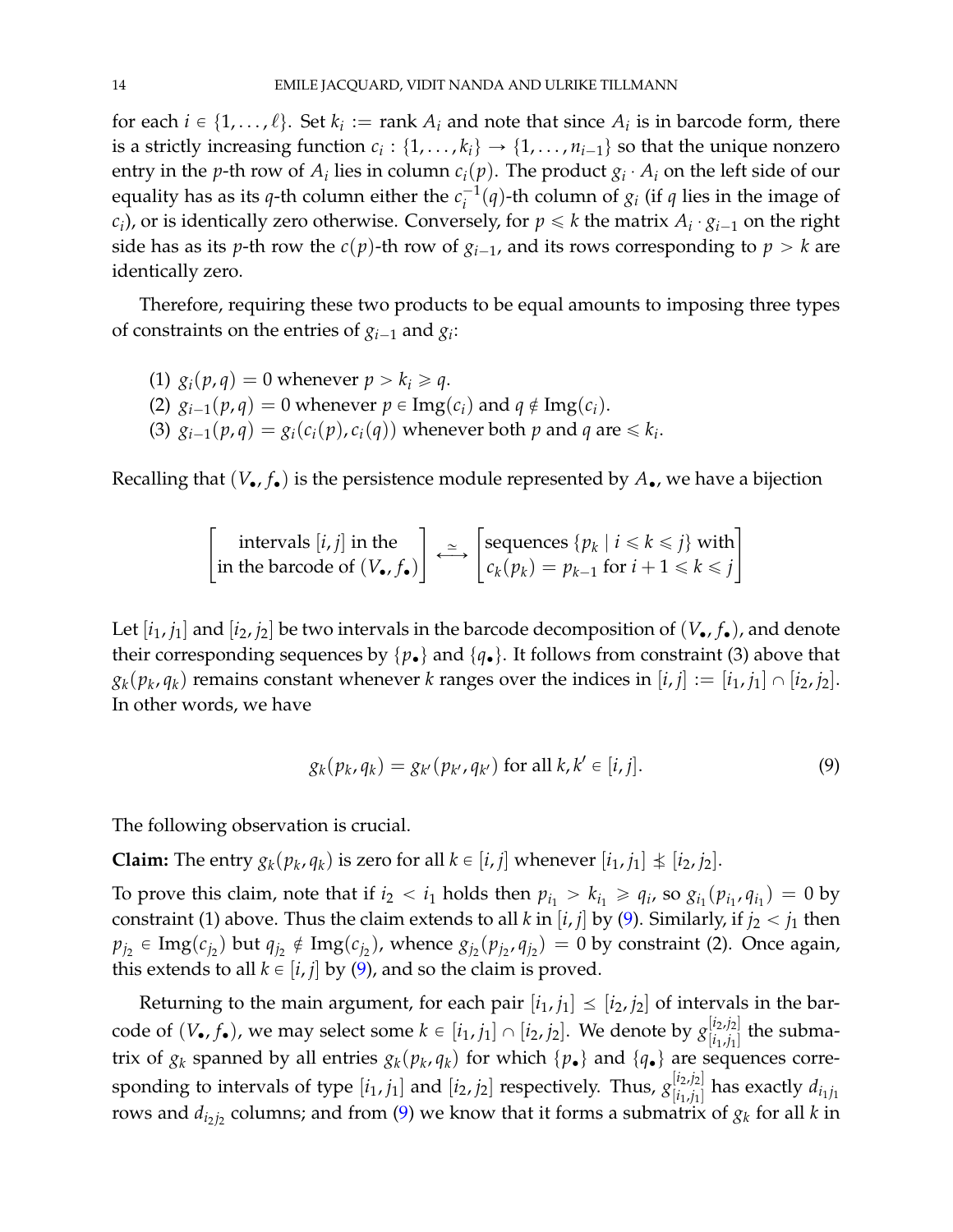$[i_1, j_1] \cap [i_2, j_2]$ . It follows from our claim that each  $g_k$  is block upper-triangular:

$$
g_{k} = \begin{bmatrix} g_{[1,k]}^{[1,k]} & g_{[1,k]}^{[1,k+1]} & \cdots & \cdots & g_{[1,k]}^{[1,\ell]} \\ 0 & g_{[1,k+1]}^{[1,k+1]} & \cdots & \cdots & g_{[1,k+1]}^{[1,\ell]} \\ 0 & 0 & \ddots & \vdots & \vdots \\ \vdots & \vdots & \ddots & g_{[k,\ell-1]}^{[k,\ell-1]} & g_{[k,\ell-1]}^{[k,\ell-1]} \\ 0 & 0 & \cdots & 0 & g_{[k,\ell]}^{[k,\ell]} \end{bmatrix}
$$

The fact that  $g_k$  must be invertible forces the diagonal blocks to be invertible, while the off-diagonal blocks remain entirely unconstrained. The map

$$
Stab(A_{\bullet}) \to \prod_{[i,j]} GL(d_{ij}; \mathbb{F}) \times \prod_{[i_1,j_1] \leq [i_2,j_2]} Mat(d_{i_1j_1} \times d_{i_2j_2}; \mathbb{F}),
$$

which sends each *g* to this distinguished collection of invertible  $g_{[i,j]}^{[i,j]}$  $\left[\begin{smallmatrix} {i,j} \ {i,j} \end{smallmatrix} \right]$  and arbitrary  $g_{\left[\begin{smallmatrix} {i_1,j_1} \ {i_1,j_1} \end{smallmatrix} \right]}^{[i_2,j_2]}$ which sends each  $\chi$  to this distinguished concentration of invertible  $\chi_{[i,j]}$  and arbitrary  $\chi_{[i_1,j_1]}$  furnishes the desired bijection.

Using the block upper triangular form of the matrices  $g_k$  described in the argument above, we may immediately obtain the group structure of  $\text{Stab}(A_{\bullet}).$ 

<span id="page-14-0"></span>COROLLARY 3.5. *For g*,  $h \in \text{Stab}(A_{\bullet})$ , we have

$$
(gh)^{[i_2,j_2]}_{[i_1,j_1]} = \sum_{[a,b]} g^{[a,b]}_{[i_1,j_1]} h^{[i_2,j_2]}_{[a,b]},
$$

*with the sum being indexed over intervals that satisfy*  $[i_1, j_1] \leq [a, b] \leq [i_2, j_2]$ *.* 

If  $\Bbb{F}$  is the field of real or complex numbers, as a subgroup of  $\prod_{i=0}^\ell \mathrm{GL}_{n_i}(\Bbb{F})$ , the group Stab $(A_{\bullet})$  is a Lie group. Theorem [3.4](#page-12-0) immediately allows us to obtain its dimension.

COROLLARY 3.6. *If* **F** *is the field of real or complex numbers,* Stab(*A*') *is a Lie group of dimension*

$$
\sum_{[i_1,j_1]\leq [i_2,j_2]} d_{i_1j_1}d_{i_2j_2}
$$

As stated at the start of this section, our task here is to determine the space of all possible ordered barcode bases for a given persistence module ( $V_{\bullet}$ ,  $f_{\bullet}$ ).

We denote by  $\mathbb{B} = \{ \mathscr{B} = (B_i)_{0 \leq i \leq \ell} \mid B_i \subset V_i \text{ is an ordered basis} \}$  the set of all possible ordered bases of  $(V_{\bullet}, f_{\bullet})$ . Having fixed an initial basis  $\mathcal{B} \in \mathbb{B}$ , we know the group *G* from [\(5\)](#page-5-0) acts freely and transitively on the set **B**, so that any element of **B** may be expressed as *g* $\mathscr{B}$  for some unique *g*  $\in$  *G*. Thus, once we have fixed an initial basis  $\mathscr{B}$ , the set **B** may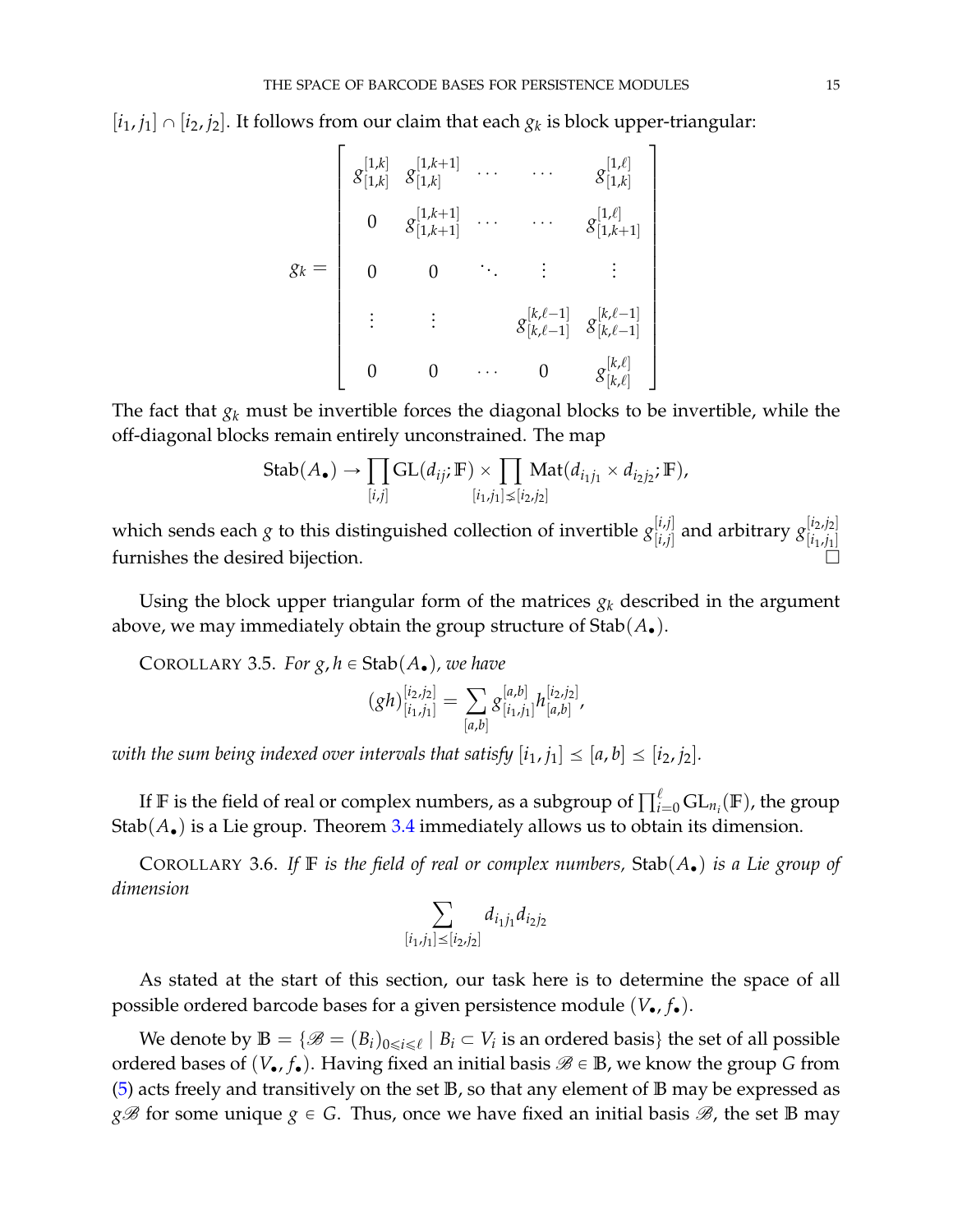be identified with *G*. Then as subset of **B**, the set of all possible ordered barcode bases of  $(V_{\bullet}, f_{\bullet})$  can be identified as a subset of the group *G*.

Recall, *X* is the set of all possible matrix-sequences as defined in [\(4\)](#page-5-1). For each possible basis  $\mathscr{B} \in \mathbb{B}$ , we define  $A(\mathscr{B})_{\bullet} \in X$  to be the matrix representation of the linear maps  $f_{\bullet}$ in the chosen basis  $\mathscr{B}$ . This assignment prescribes the *matrix representation map* 

$$
A()_{\bullet} : \mathbb{B} \mapsto X,
$$

and finding all possible ordered barcode bases for  $(V_{\bullet}, f_{\bullet})$  amounts to determining all bases  $\mathscr{B} \in \mathbb{B}$  for which  $A(\mathscr{B})_0$  is as in [\(8\)](#page-12-1). Furthermore, this map is equivariant in the sense that  $A(g\mathscr{B})_{\bullet} = (gA(\mathscr{B}))_{\bullet}$  for each  $g \in G$ , where  $g$  acts via the basis action defined in [\(6\)](#page-5-2).

The following result makes the link between the stabiliser of  $A_{\bullet}$  and the set of ordered barcode bases of a persistence module  $(V_{\bullet}, f_{\bullet})$ .

<span id="page-15-1"></span>PROPOSITION 3.7. Given a persistence module  $(V_{\bullet}, f_{\bullet})$  together with an ordered barcode *basis* B *with matrix representation A*'*, the set of all ordered barcode bases is given by the orbit*  $Stab(A_{\bullet})\mathscr{B}.$ 

PROOF. Let  $\mathcal{B}'$  be another ordered barcode basis. As seen above, two ordered barcode bases have the same matrix representations [\(8\)](#page-12-1), so that  $A(\mathscr{B}')$  =  $A$ . As previously stated, *G* acts freely and transitively on **B** so that there exists a unique  $g \in G$  for which  $\mathscr{B}' = g\mathscr{B}$ . We then have  $A_{\bullet} = A(\mathscr{B})_{\bullet} = A(g\mathscr{B}')_{\bullet} = gA(\mathscr{B}')_{\bullet} = gA_{\bullet}$ , so that  $g \in \text{Stab}(A_{\bullet})$ which implies  $\mathscr{B}' \in \text{Stab}(A_{\bullet})\mathscr{B}.$ 

<span id="page-15-0"></span>As such, we may identify the set of all ordered barcode bases of a persistence module  $(V_{\bullet}, f_{\bullet})$  with Stab $(A_{\bullet})$ , which was fully characterised in Theorem [3.4.](#page-12-0)

### **4. Simplifying Maps of Persistence Modules**

We now shift our interest to maps of persistence modules  $\phi_{\bullet} : (V_{\bullet}, f_{\bullet}) \mapsto (W_{\bullet}, h_{\bullet}),$ where *V*<sub>•</sub> and *W*<sub>•</sub> are persistence modules of length  $\ell + 1$ . We recall that each such  $\phi_{\bullet}$  is a collection of linear maps  $\phi_i: V_i \mapsto W_i$  satisfying  $\phi_i \circ f_i = h_i \circ \phi_{i-1}$ . In other words, the following diagram commutes:

$$
V_0 \xrightarrow{f_1} V_1 \xrightarrow{f_2} \cdots \xrightarrow{f_{\ell-1}} V_{\ell-1} \xrightarrow{f_{\ell}} V_{\ell}
$$
  
\n
$$
\phi_0 \downarrow \qquad \phi_1 \downarrow \qquad \phi_{\ell-1} \downarrow \qquad \phi_{\ell} \downarrow
$$
  
\n
$$
W_0 \xrightarrow[h_1 \to W_1 \to h_2 \to \cdots \to h_{\ell-1} \to W_{\ell-1} \to W_{\ell}
$$

Our objective here is to show that if neither *V*. nor *W*. admits a pair of strictly nested bars in its barcode, then there exist barcode bases of  $V_{\bullet}$  and  $W_{\bullet}$  in which  $\phi$  induces a *partial matching* of the bars. To make this precise, we first describe the nestedness condition.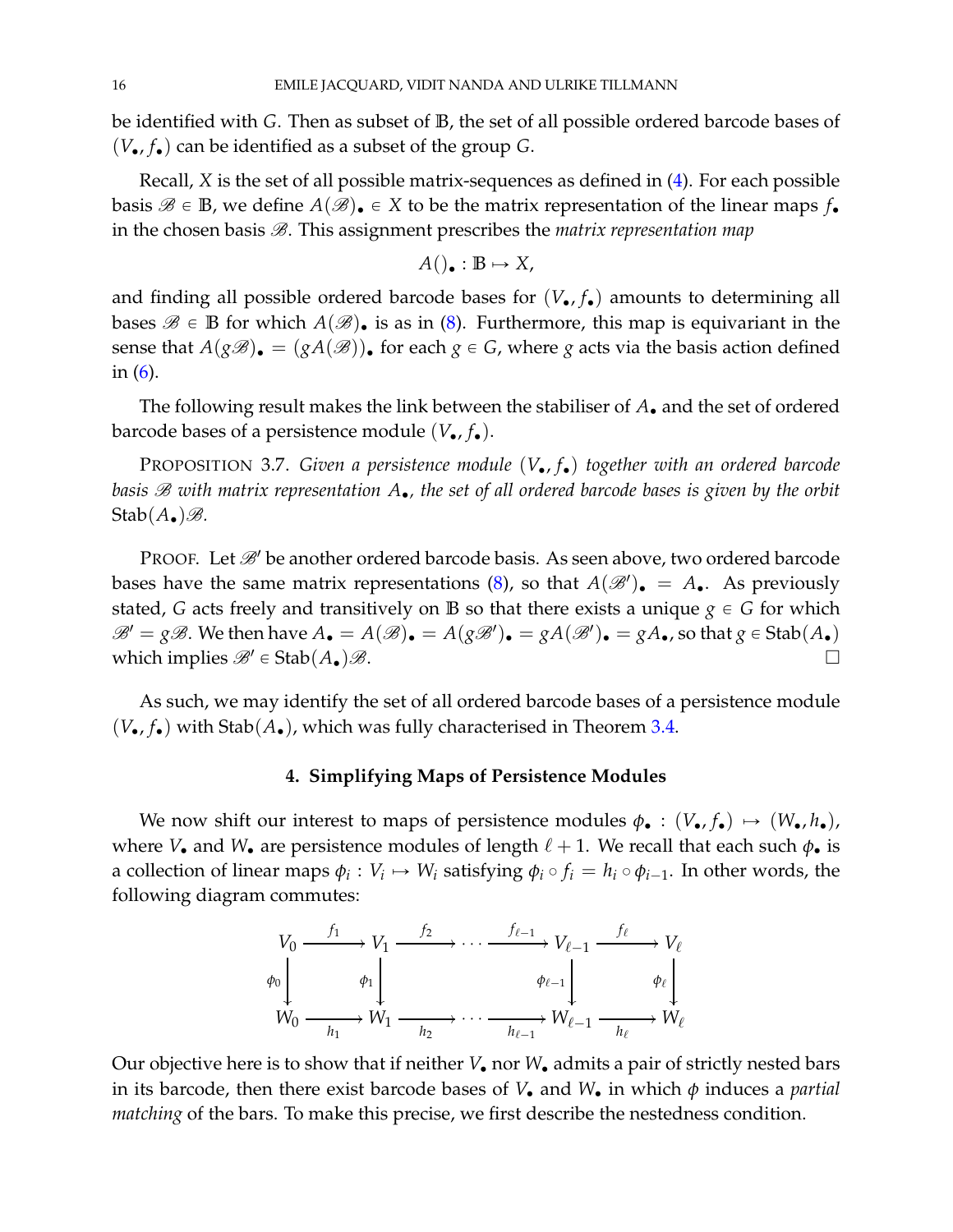<span id="page-16-0"></span>DEFINITION 4.1. A bar  $[i_2, j_2]$  is strictly nested in a bar  $[i_1, j_1]$ , denoted  $[i_2, j_2] \subset [i_1, j_1]$ if  $i_1 < i_2 \le j_2 < j_1$ . This is best represented as



Note that two intersecting bars are strictly nested if and only if they are not related by  $\leq$ .

Before stating the main result, we remark that the data of our map  $\phi_{\bullet}$  can be interpreted as a representation of the *rectangle* quiver of length  $\ell + 1$ :



Such representations have been called **ladder** persistence modules in the literature [**[EH16](#page-28-10)**]. When treating  $\phi$  as a ladder persistence module, we will denote it  $(V_{\bullet}, W_{\bullet}, \phi_{\bullet})$ . We may therefore seek to decompose  $\phi_{\bullet}$  into a direct sum of indecomposable ladder persistence modules.

DEFINITION 4.2. Three families of ladder persistence modules are defined below:

(1) Given intervals  $[i_1, j_1] \leq [i_2, j_2]$ , denote by  $\mathbf{R}^{[i_2, j_2]}_{[i_1, j_1]}$  $\begin{bmatrix} \frac{[t^2J/2]}{[t_1,j_1]} \end{bmatrix}$ , the ladder persistence module where  $V_{\bullet}$  is the interval module  $\mathbf{I}[i_2, j_2]_{\bullet}$  while  $W_{\bullet}$  is the interval module  $\mathbf{I}[i_1, j_1]_{\bullet}$ ; all vertical maps are 1's whenever possible and 0 otherwise:



(2) Given an interval  $[i, j]$ , let  $I^+[i, j]$ , denote the ladder persistence module for which  $V_{\bullet}$  is  $I[i, j]_{\bullet}$  and  $W_{\bullet}$  is 0, with all vertical maps necessarily being 0:

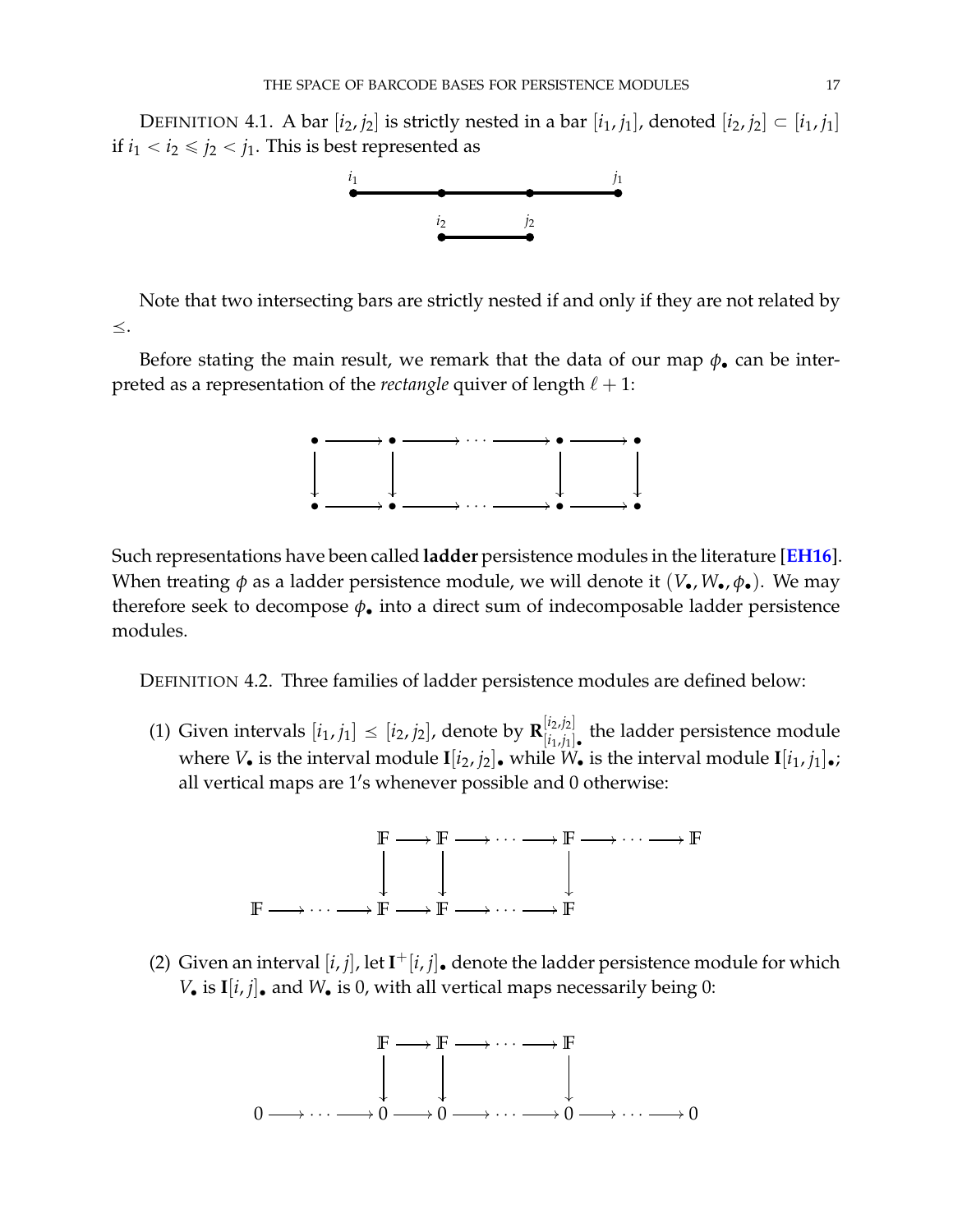(3) And finally, given an interval  $[i, j]$ , let  $I^{-}[i, j]$ , be the ladder persistence module for which  $V_{\bullet}$  is trivial while  $W_{\bullet}$  is  $\mathbf{I}[i, j]_{\bullet}$ , so once again all vertical maps are 0:



It is readily seen that these three families of ladder persistence modules are mutually non-isomorphic and indecomposable. Therefore, by the Krull-Schmidt theorem, if *φ*' were to decompose as a direct sum of modules sourced from these three families, then such a decomposition would be unique. From such a decomposition, we can obtain the desired partial matching of the source and target bars: the presence of each  $\mathbf{R}^{[i_2,j_2]}_{[i_1,j_2]}$  $\lim_{[i_1,j_1]}$ , summand matches a bar  $[i_2, j_2]$  of  $V_{\bullet}$  to a bar  $[i_1, j_1]$  of  $W_{\bullet}$ , whilst the existence of  $\mathbf{i}^+ [i, j]_{\bullet}$  (or  $\mathbf{I}^{-}[i, j]$ .) summands reveals bars  $[i, j]$  in  $V_{\bullet}$  (or  $W_{\bullet}$ ) that are matched to 0. With this in mind, here is the main result of this section.

<span id="page-17-0"></span>THEOREM 4.3. Let  $(V_{\bullet}, W_{\bullet}, \phi_{\bullet})$  be a ladder persistence module of length  $\ell + 1$  where neither  $V_{\bullet}$  *nor*  $W_{\bullet}$  *admit a pair of strictly nested bars. Then there are integers*  $r_{[i_1,i_2]}^{[i_2,i_2]}$  $\begin{bmatrix} \n i_2, i_2 \n \end{bmatrix}$  and  $d_{ij}^{\pm} \in \mathbb{N}$  for *which:*

$$
(V_{\bullet}, W_{\bullet}, \phi_{\bullet}) \simeq \bigoplus_{[i_1, j_1] \in [i_2, j_2]} \left( R_{[i_1, j_1]}^{[i_2, j_2]} \right)^{r_{[i_1, j_1]}^{[i_2, j_2]}} \oplus \bigoplus_{i \leq j} \left( I^+[i, j]_{\bullet} \right)^{d_{ij}^+} \oplus \bigoplus_{i \leq j} \left( I^-[i, j]_{\bullet} \right)^{d_{ij}^-}
$$

*(In Example [4.4](#page-20-0) below we show that the assumption precluding nested bars is necessary.)*

PROOF. The argument proceeds along three basic steps.

**Step 1: Representing** *φ*. Consider ordered barcode bases

$$
\mathscr{B}_V := \{ B_{V,i} \subset V_i \mid 0 \leq i \leq \ell \} \text{ and } \mathscr{B}_W := \{ B_{W,i} \subset W_i \mid 0 \leq i \leq \ell \}
$$

of  $V_{\bullet}$  and  $W_{\bullet}$ . Let  $d_i^V$  $_{i,j}^V$  and  $d_{i,j}^W$  $\begin{bmatrix} W \\ i,j \end{bmatrix}$  be the multiplicity of  $[i,j]$  bars in the barcodes of  $V_{\bullet}$  and *W*. We denote by  $b_{\bullet}$  the matrix representations of the maps  $\phi_{\bullet}$  in these chosen bases. As in the proof Theorem [3.4,](#page-12-0) let  $[i_1, j_1]$  and  $[i_2, j_2]$  be two intervals in the barcode decomposition of  $(V_{\bullet}, f_{\bullet})$ , and denote their corresponding sequences by  $\{p_{\bullet}\}\$  and  $\{q_{\bullet}\}\$ . Using the commuting relations  $\phi_k \circ f_k = h_k \circ \phi_{k-1}$ , we have  $\phi_k(p_k, q_k) = \phi_{k'}(p_{k'}, q_{k'})$ , for all  $k, k' \in [i, j] = [i_1, j_1] \cap [i_2, j_2]$ , with this coefficient being zero unless  $[i_1, j_1] \leq [i_2, j_2]$ . Assuming this order relation holds, define  $X_{[i_1,i_2]}^{[i_2,j_2]}$  $\begin{bmatrix} \frac{1}{2} & j \end{bmatrix}$ , to be the submatrix of  $b_i$  obtained by taking the  $d_{i_2}^V$  $i_{2,j_2}$  columns corresponding to basis vectors part of an  $[i_1,j_1]$  bar of *V*, and the  $d_{i_1,j_2}^W$ *i*1 ,*j*1 rows corresponding to basis to basis vectors part of an [*i*2, *j*2] bar of *W*. From the above observation, *X* [*i*2,*j*2]  $\begin{bmatrix} {^{l_{2},l_{2l}}}\end{bmatrix}$  is a submatrix of  $b_{i}, b_{i+1}, \ldots b_{j}$ , and is of dimension  $d_{i_{1},i_{2l}}^{W}$  $d_{i_1,j_1}^V \times d_{i_2}^V$  $\int_{i_2,j_2}^{V}$ . Thus, the matrices  $b_{\bullet}$  are completely determined by the matrices  $X_{[i_1,i_2]}^{[i_2,j_2]}$  $\begin{bmatrix} [l_2, j_2] \ [l_1, j_1] \end{bmatrix}$  and may therefore be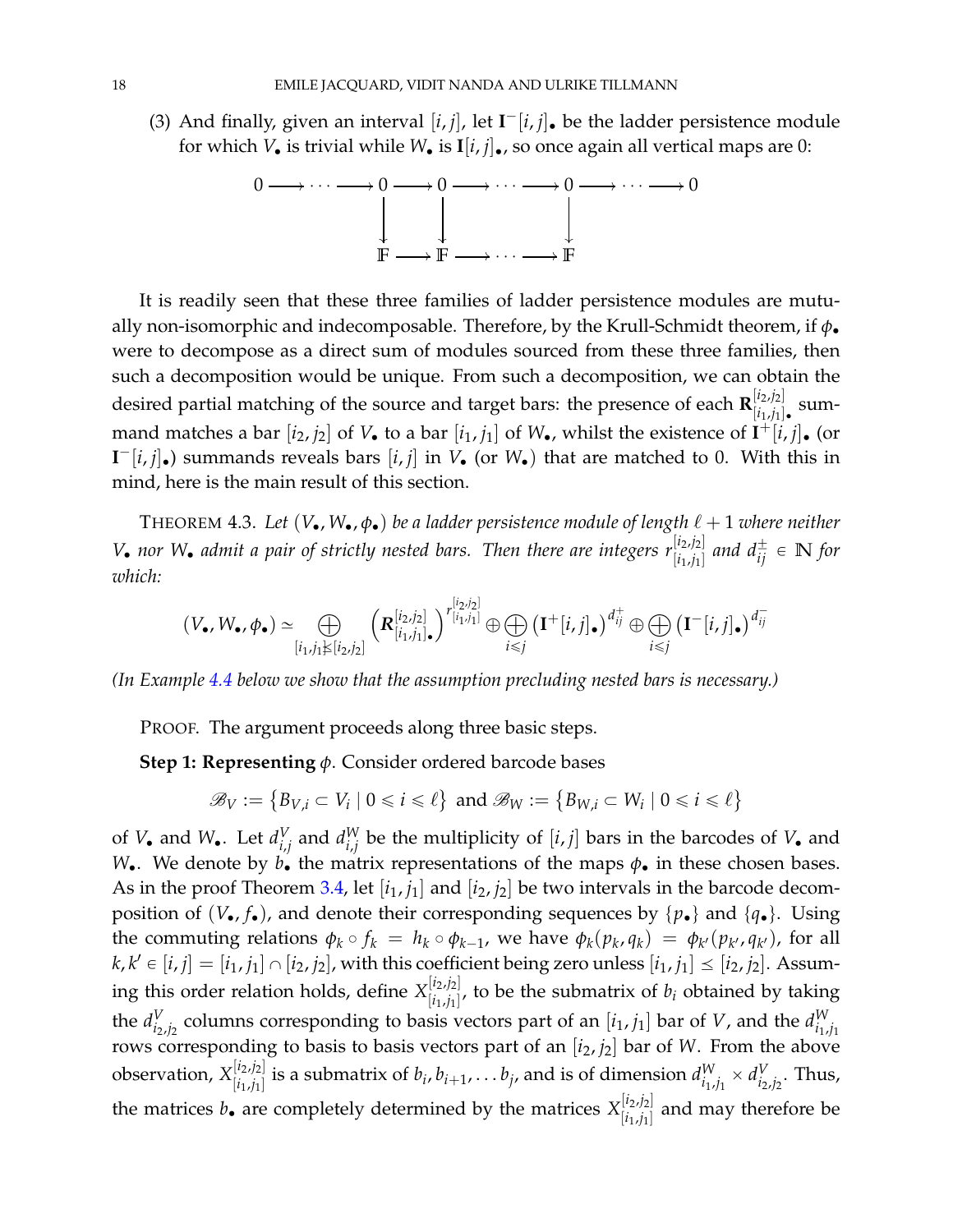represented as a single block matrix

$$
\left[\begin{array}{cccccc} X_{[0,0]}^{[0,0]} & X_{[0,0]}^{[0,1]} & \dots & X_{[0,0]}^{[0,\ell]} & 0 & \dots & 0 \\ 0 & X_{[0,1]}^{[0,1]} & \dots & \dots & X_{[0,1]}^{[1,\ell]} & \dots & 0 \\ \vdots & \vdots & \ddots & & & & \\ & & \ddots & & & & \\ & & & & X_{[\ell,\ell-1]}^{[\ell,\ell-1]} & X_{[\ell,\ell-1]}^{[\ell,\ell]} \\ 0 & 0 & & & & 0 & X_{[\ell,\ell]}^{[\ell,\ell]} \end{array}\right]
$$

This is a matrix of size  $(\sum d_{i,j}^W)$  $_{i,j}^W) \times (\sum d_{i,j}^V$ *i*,*j* ).

**Step 2: Admissible Operations**. Given two ordered barcode bases  $\mathscr{B}_V$  and  $\mathscr{B}_w$  we may define a block matrix as above, which we denote  $b(\mathcal{B}_V, \mathcal{B}_W)$ . By Proposition [3.7,](#page-15-1) the set of ordered all barcode bases of  $(V_{\bullet}, f_{\bullet})$  coincides precisely with the orbit Stab $(A(\mathscr{B}_1)_{\bullet})\mathscr{B}_1$ , where  $\mathscr{B}_1$  is an ordered barcode basis. Then given  $(h, k) \in \text{Stab}(A(\mathscr{B}_V)_\bullet) \times \text{Stab}(A(\mathscr{B}_W)_\bullet)$ , we may consider  $b(h\mathcal{B}_V, k\mathcal{B}_W)$ . As seen in the proof of Theorem [3.4,](#page-12-0) we are able to completely characterise an element  $h \in \mathrm{Stab}(A(\mathscr{B}_V)_\bullet)$  in terms of the submatrices  $h_{[i_1,j_1]}^{[i_2,j_2]}$  $\begin{bmatrix} i^{2j/2} \\ i_1, j_1 \end{bmatrix}$ , so that *h* may be represented as a single block matrix

$$
\begin{bmatrix}\nh_{[0,0]}^{[0,0]} & h_{[0,1]}^{[0,1]} & \dots & h_{[0,0]}^{[0,\ell]} & 0 & \dots & 0 \\
0 & h_{[0,1]}^{[0,1]} & \dots & \dots & h_{[0,1]}^{[1,\ell]} & \dots & 0 \\
\vdots & \vdots & \ddots & & & \\
& & \ddots & & & \\
& & & h_{[\ell,\ell-1]}^{[\ell,\ell-1]} & h_{[\ell,\ell-1]}^{[\ell,\ell]} \\
0 & 0 & & & 0 & h_{[\ell,\ell]}^{[\ell,\ell]}\n\end{bmatrix}
$$

of size  $(\sum d_{i,j}^V)$  $_{i,j}^{V})\times(\sum d_{i,j}^{V}% \hat{u}_{i,j}^{V})=\sum_{i,j}^{V}\sum_{j=1}^{N}\sum_{j=1}^{N}\sum_{j=1}^{N}\sum_{j=1}^{N}\sum_{j=1}^{N}\sum_{j=1}^{N}\sum_{j=1}^{N}\sum_{j=1}^{N}\sum_{j=1}^{N}\sum_{j=1}^{N}$ *i*,*j*). The same is true for  $k \in \text{Stab}(A(\mathscr{B}_W)_\bullet)$ , whence  $b(h\mathscr{B}_V, k\mathscr{B}_W)$ equals the (matrix) product  $k \cdot b(\mathscr{B}_V, \mathscr{B}_W) \cdot g^{-1}$ . Thus, we are only allowed to perform the following legal operations on  $b(\mathcal{B}_V, \mathcal{B}_W)$ :

- (1) Using invertible block diagonal elements  $h_{[i_1,j_1]}^{[i_1,j_1]}$  $\begin{bmatrix} i_1, j_1 \ i_1, j_1 \end{bmatrix}$  and  $k \begin{bmatrix} i_1, j_1 \ i_1, j_1 \end{bmatrix}$  $\begin{bmatrix} \mu_1, \mu_1 \\ \mu_2, \mu_1 \end{bmatrix}$ , we may perform any operations between column and rows corresponding to [*i*1, *j*1] bars in our block matrix.
- (2) Using the block matrices  $h_{[i_1,i_2]}^{[i_2,j_2]}$  $\frac{[i_1 i_2 j_2]}{[i_1,j_1]}$ , we see we may modify columns corresponding to  $[i_2, j_2]$  bars using columns corresponding to  $[i_1, j_1]$  in our block matrix, whenever  $[i_1, j_1] \leq [i_2, j_2].$

1

 $\overline{1}$  $\overline{1}$  $\overline{1}$  $\overline{1}$  $\mathbf{I}$  $\overline{a}$  $\overline{1}$  $\overline{1}$  $\overline{1}$  $\overline{1}$  $\overline{1}$  $\overline{1}$  $\mathbf{I}$  $\overline{a}$  $\overline{1}$ 

1

 $\overline{1}$  $\overline{1}$  $\overline{1}$  $\overline{1}$  $\overline{1}$  $\mathbf{I}$  $\overline{1}$  $\overline{1}$  $\overline{1}$  $\overline{1}$  $\overline{1}$  $\overline{1}$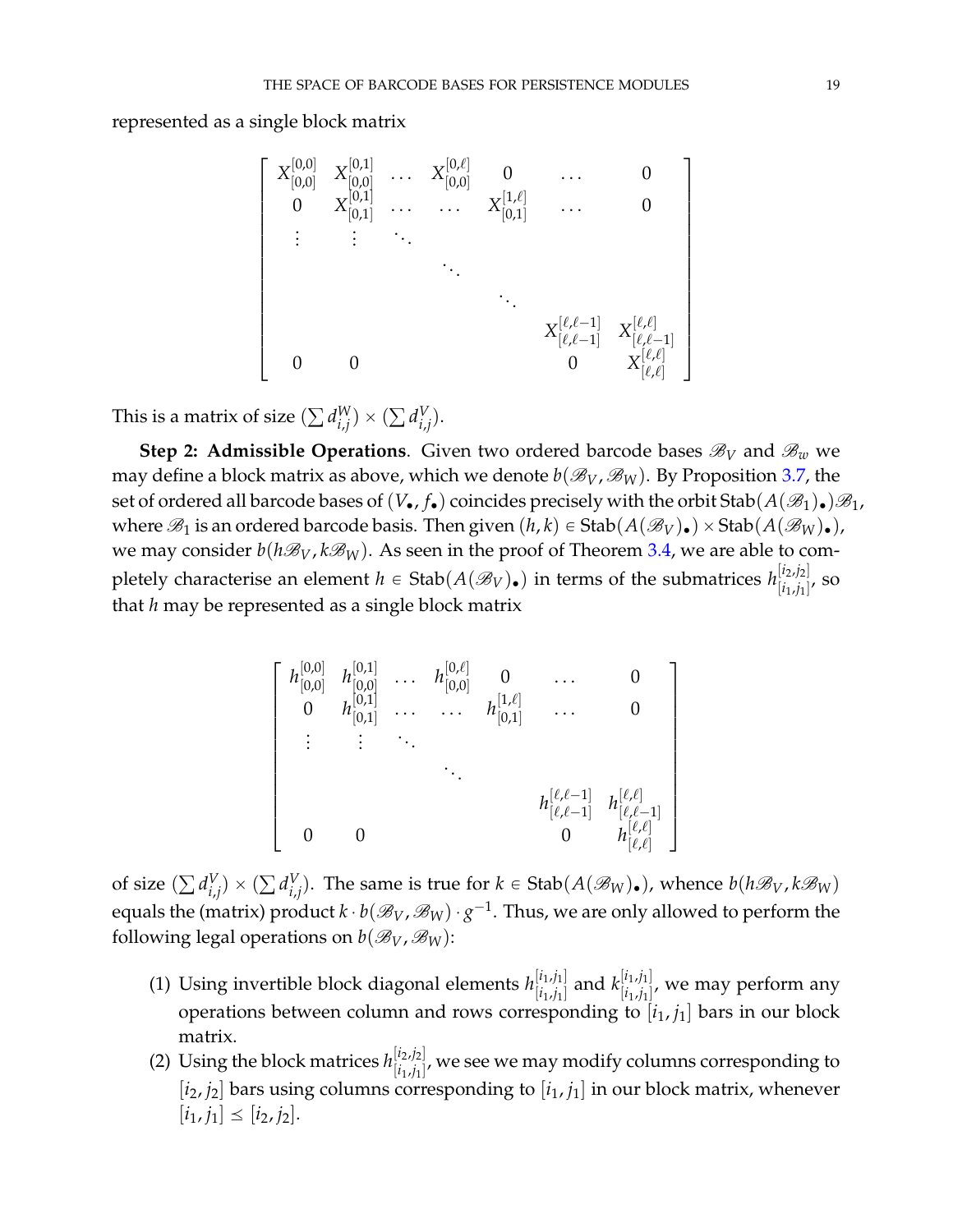(3) Using the block matrices  $k_{[i_1,i_2]}^{[i_2,j_2]}$  $\begin{bmatrix} \frac{[i_2 j_2]}{[i_1,j_1]}$ , we see we may modify rows corresponding to  $[i_1, j_1]$  bars using columns corresponding to  $[i_2, j_2]$  in our block matrix, whenever  $[i_1, j_1] \leq [i_2, j_2].$ 

**Step 3: Matrix Reduction**. We wish to find ordered barcode bases for which the corresponding matrix  $b(\mathcal{B}_V, \mathcal{B}_W)$  admits at most one non-zero term 1 in each row and column. From this form, the desired decomposition can be easily extracted: every 1 in a row corresponding to an  $[i_1, j_1]$  bar and column corresponding to an  $[i_2, j_2]$  bar (with  $[i_1, j_1] \leq [i_2, j_2]$ ) corresponds to an **R** [*i*2,*j*2]  $\begin{bmatrix} |i_2, j_2| \ i_1, j_1 \end{bmatrix}$ , summand. Similarly, zero rows and columns then yield  $\mathbf{I}^{-}[i, j]$ . and  $I^+[i,j]$ , summands respectively.

Let  $\mathcal{B}_V$ ,  $\mathcal{B}_W$  be ordered barcode bases of  $V_{\bullet}$ ,  $W_{\bullet}$  so that

$$
b(\mathscr{B}_V, \mathscr{B}_W) = \left[\begin{array}{ccccccc} X^{[0,0]}_{[0,0]} & X^{[0,1]}_{[0,0]} & \cdots & X^{[0,\ell]}_{[0,0]} & 0 & \cdots & 0 \\ 0 & X^{[0,1]}_{[0,1]} & \cdots & \cdots & X^{[1,\ell]}_{[0,1]} & \cdots & 0 \\ \vdots & \vdots & \ddots & & & & \\ & & \ddots & & & & \\ & & & & X^{[\ell,\ell-1]}_{[\ell,\ell-1]} & X^{[\ell,\ell]}_{[\ell,\ell-1]} \\ & & & & & 0 & X^{[\ell,\ell]}_{[\ell,\ell]} \\ 0 & 0 & & & 0 & X^{[\ell,\ell]}_{[\ell,\ell]} \end{array}\right]
$$

We seek stabiliser elements  $(h, k)$  so that  $B(h\mathscr{B}_V, k\mathscr{B}_W) = kB(\mathscr{B}_V, \mathscr{B}_W)h^{-1}$  is in barcode form. To this end, we perform basis changes using legal operations of type (1), (2) and (3). We process the column-blocks of this matrix from left to right, in each case starting from the diagonal block and working our way upwards. We will denote each treated matrix that has been put in adequate form by  $P_{[i_1,i_2]}^{[i_2,j_2]}$  $\begin{bmatrix} i_1, j_1 \end{bmatrix}$ .

That is, we start with  $X_{[0,0]}^{[0,0]}$  $_{[0,0]}^{[0,0]}$ , putting it in Smith normal form using basis changes  $h_{[0,0]}^{[0,0]}$  $[0,0]$ and  $k_{[0,0]}^{[0,0]}$  $_{[0,0]}^{[0,0]}$ . Now assume we wish to treat  $X_{[i_1,j_1]}^{[i_2,j_2]}$  $\left[\frac{[i_1 j_2]}{[i_1,j_1]},$  where all matrices below it and to its left have been treated. That is, we have

$$
\begin{bmatrix}\n0 & \dots & P_{[i_1,j_1]}^{[i_1,j_1]} & \dots & X_{[i_1,j_1]}^{[i_2,j_2]} \\
 & & \vdots & \vdots \\
 & & & P_{[i_2,\ell]}^{[i_2,j_2]} \\
 & & & & 0 \\
 & & & & \vdots \\
 & & & & 0\n\end{bmatrix}
$$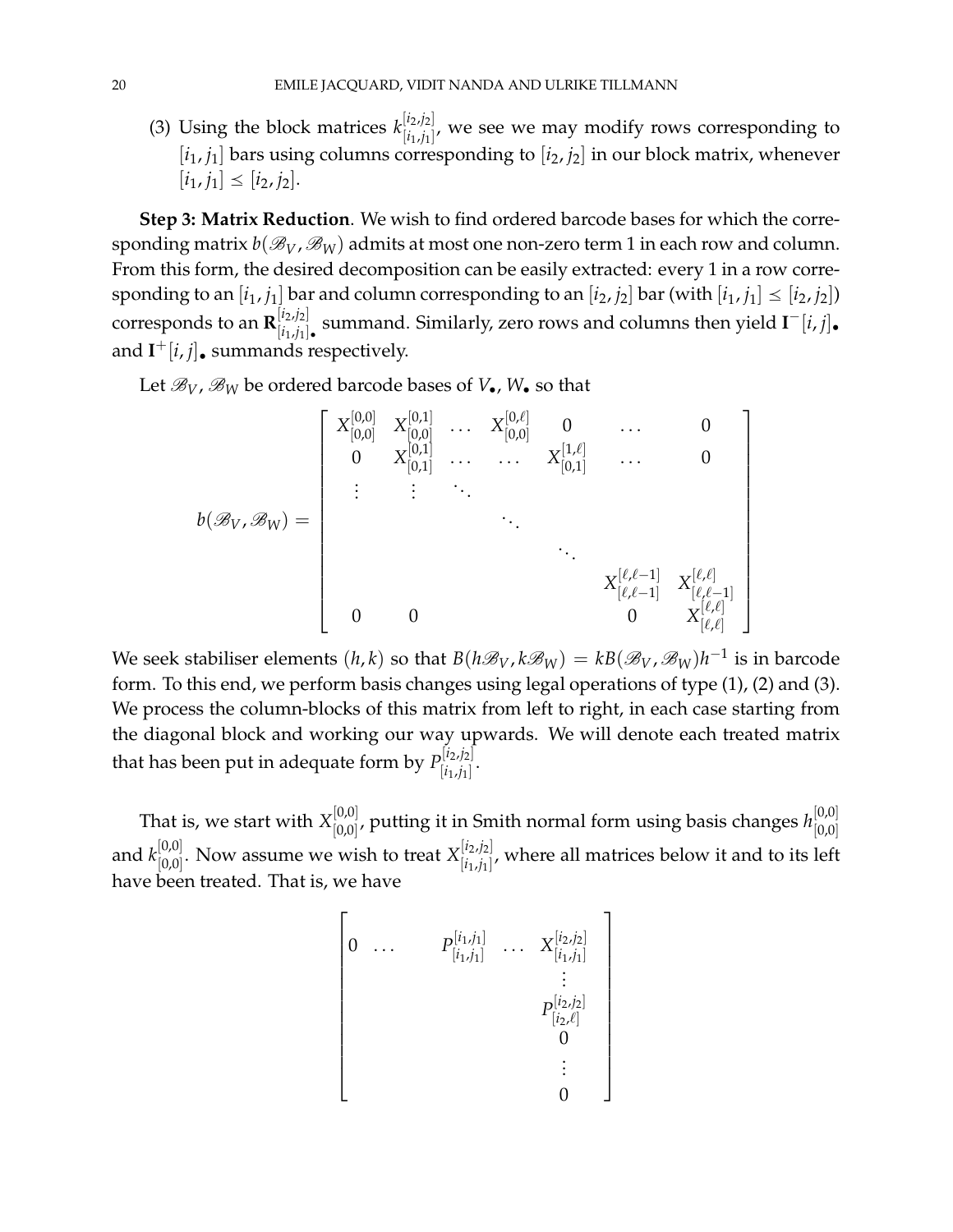Given non-intersecting bars  $[a, b] \leq [c, d]$ , we have either  $[a, b] \leq [c, d]$  or  $[a, b] \subset [c, d]$ . Then by hypothesis, given  $P_{[i,j]}^{[a,b]}$  $\left[\begin{smallmatrix} {a}, {b} \ {i}_1, {j}_1 \end{smallmatrix}\right]$  to the left of  $X_{[i_1, j_1]}^{[i_2, j_2]}$  $\left[\begin{array}{c} {i_1j_1} \ {i_1j_1} \end{array}\right]$ , we have  $\left[a,b\right] \leq \left[\begin{array}{c} {i_2,j_2} \end{array}\right]$ . So we may zero out rows of  $X_{[i_1,i_2]}^{[i_2,j_2]}$  $\binom{[i_2,j_2]}{[i_1,j_1]}$  in which  $P_{[i_1,j_1]}^{[a,b]}$  $\frac{f_1[a,b]}{[i_1,j_1]}$  has  $1'$ s using operations of type (2). Similarly, given  $P_{[a\;b]}^{[i_2,j_2]}$ [*a*,*b*] below *X* [*i*2,*j*2]  $\frac{[t^{2j/2}]}{[i_1,j_1]}$ , we may zero out corresponding columns using operations of type (3). The non-zero columns of the resulting matrix  $\tilde{X}^{[i_2,j_2]}_{[i_1,i_2]}$  $\begin{bmatrix} [u_1, u_2] \ [i_1, j_1] \end{bmatrix}$  have 0's below them, and non-zero rows have 0's to their left.

Then using basis changes *h* [*i*2,*j*2]  $\begin{bmatrix} i_2, i_2 \ i_2, i_2 \end{bmatrix}$  and  $k^{\left[ i_1, i_1 \right]}_{\left[ i_1, i_1 \right]}$  $\binom{[i_1,j_1]}{[i_1,j_1]}$ , we may put *A* in Smith normal form, without adding non-zero terms in any rows below and column to its left, preserving the desired structure.

<span id="page-20-0"></span>EXAMPLE 4.4. We illustrate the difficulties imposed by nested bars in the context of Theorem [4.3.](#page-17-0) Consider the map  $\phi_{\bullet}: V_{\bullet} \mapsto W_{\bullet}$  where  $V_{\bullet}$  has barcode



with associated ordered barcode bases  $\mathcal{B}_V$ ,  $\mathcal{B}_W$ , and  $\phi_{\bullet}$  is given by the block matrix representation

$$
b(\mathscr{B}_V, \mathscr{B}_W) = \begin{bmatrix} 1, 4 & [2, 3] \\ 1 & 1 & [0, 3] \end{bmatrix}
$$

Since  $[2, 3] \subset [1, 4]$ , stabiliser changes of basis for  $\mathcal{B}_V$  are invertible diagonal matri- $\cos \left[ \begin{smallmatrix} a & 0 \\ 0 & b \end{smallmatrix} \right]$  $\left[\begin{smallmatrix} a&0\0&b \end{smallmatrix}\right]$ , and stabiliser changes of basis for  $\mathscr{B}_{W}$  are invertible matrices  $[\mathfrak{c}]$ . As such,  $(V_{\bullet}, W_{\bullet}, \phi_{\bullet})$  which will never be expressible as a direct sum of modules as in Theorem [4.3,](#page-17-0) since there is no change of basis which will allow us to transform this matrix into either  $\lceil 0 \, 1 \rceil$  or  $\lceil 1 \, 0 \rceil$ . The same is true if  $V_{\bullet}$  has barcode



and *W*. has barcode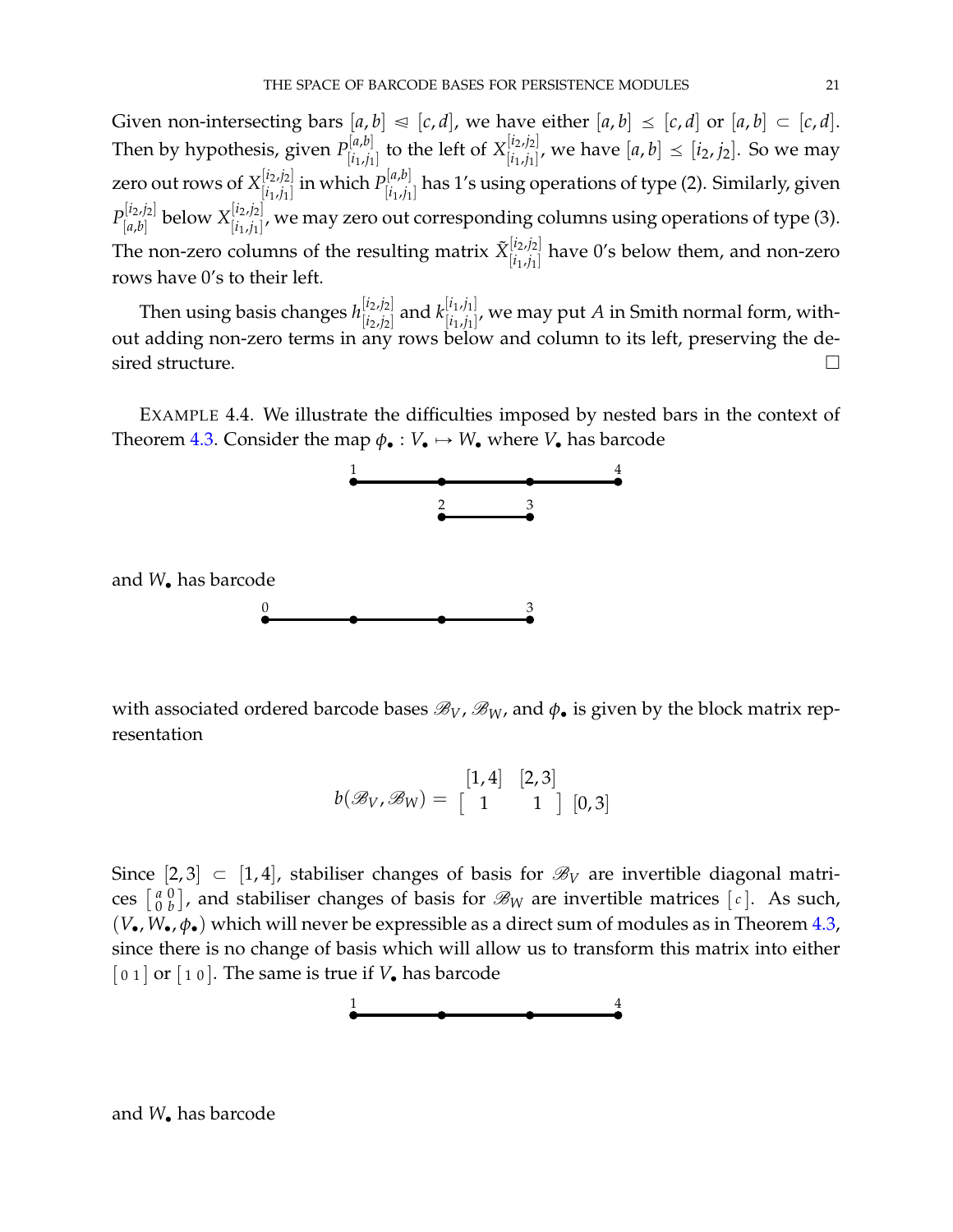

with associated ordered barcode bases  $\mathcal{B}_V$ ,  $\mathcal{B}_W$ , and  $\phi_{\bullet}$  is given by the block matrix representation



<span id="page-21-0"></span>Thus, if the nested condition is violated on either  $V_{\bullet}$  or  $W_{\bullet}$ , a decomposition as in Theorem [4.3](#page-17-0) is not always possible.

### **5. Zizag Modules**

In this section, we wish to generalise the previous work to representations of any type *A* quiver, in other words zizag persistence modules. The nomenclature we adpot here is extracted from [**[CdS10](#page-28-2)**]. A zizag module is given by a sequence

$$
V_0 \xleftarrow{p_1} V_1 \xleftarrow{p_2} \cdots \xleftarrow{p_{\ell-1}} V_{\ell-1} \xleftarrow{p_{\ell}} V_{\ell}
$$

where each  $\longleftrightarrow$  is either a forward map  $\xrightarrow{f_i}$  or a backwards map  $\xleftarrow{q_i}$ . The direction of the arrows define the **type** *τ* of the zizag module, which is the direction of the arrows of the underlying type *A* quiver. For example,

$$
V_0 \xrightarrow{f_1} V_1 \xleftarrow{q_2} V_2
$$

has type  $\tau = \int q$ . We denote zizag modules as  $(V_{\bullet}, p_{\bullet}, \tau)$ .

The **interval module** of type  $\tau$  corresponding to a pair of non-negative integers  $i \leq j$ is the zizag module  $\mathbf{I}_{\tau}[i, j]$ , given by

$$
0 \leftrightarrow \cdots \leftrightarrow 0 \leftrightarrow \mathbb{F} \leftrightarrow \cdots \leftrightarrow \mathbb{F} \leftrightarrow 0 \leftrightarrow \cdots \leftrightarrow 0,
$$

where the contiguous string of **F**'s spans  $\{i, i+1, \ldots, j-1, j\}$ , all intermediate  $\mathbb{F} \longleftrightarrow \mathbb{F}$ maps are identities in the direction depending on *τ*, and all other vector spaces are trivial. Zizag modules also decompose into interval modules: this follows from the main result of [**[Gab72](#page-28-0)**], and is established more directly in [**[CdS10](#page-28-2)**]. In particular, every zigzag module  $(V_{\bullet}, p_{\bullet}, \tau)$  is isomorphic to a direct sum

$$
(V_{\bullet}, p_{\bullet}, \tau) \cong \bigoplus_{0 \leq i \leq j \leq \ell} (\mathbf{I}_{\tau}[i,j])^{d_{ij}},
$$

for some uniquely determined  $d_{ij} \in \mathbb{N}$ .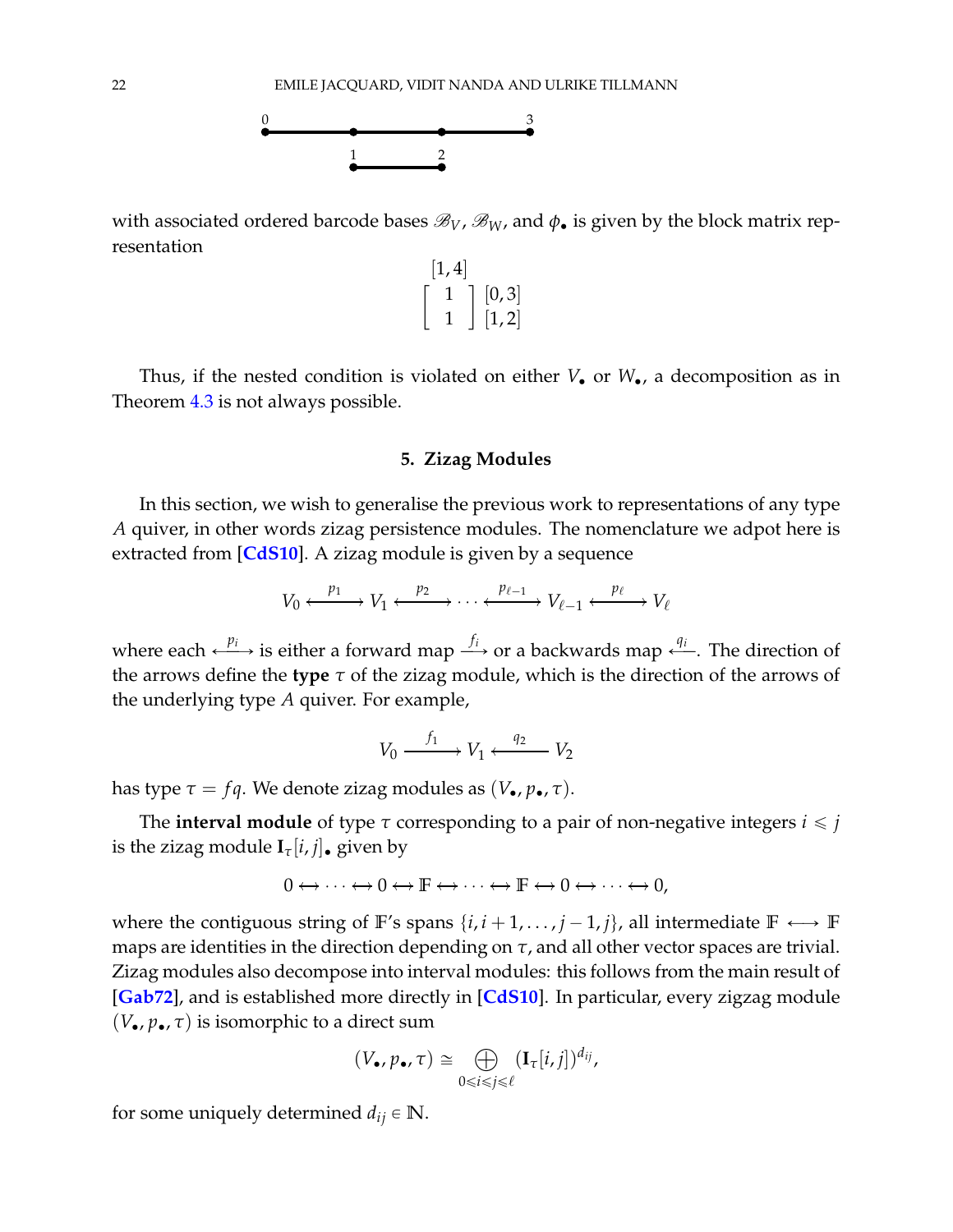DEFINITION 5.1. An  $m \times n$  matrix A of rank  $r$  is in **reversed barcode form** if there exists a strictly increasing function  $c : \{m - r + 1, \ldots, m\} \rightarrow \{1, \ldots, n\}$  so that

$$
A_{ij} = \begin{cases} 1 & \text{if } i = c(j), \\ 0 & \text{otherwise.} \end{cases}
$$

Thus, a matrix is in reversed barcode form whenever its entries lie in  $\{0, 1\}$ , with at most one non-zero term in each row and column, *and* satisfies the following additional requirement: the *r* non-zero terms appear in the last *r* columns, with increasing row order. (We warn the reader that if a matrix *A* is in barcode form, then its transpose will not in general be in reversed barcode form; however, the off-diagonal transpose of *A* will be in reversed barcode form).

DEFINITION 5.2. A basis family  $\mathscr{B}$  for a zizag module is called an **barcode basis** for  $(V_{\bullet}, p_{\bullet}, \tau)$  if all of the  $A_i$  for which  $V_{i-1} \stackrel{f_i}{\longrightarrow} V_i$  are in barcode form, and all the  $A_i$  for which  $V_{i-1} \stackrel{q_i}{\longleftarrow} V_i$  are in reversed barcode form. The corresponding matrices  $A_\bullet$  are then said to be in **zizag barcode form**.

We note that this notion coincides with Definition [1.2](#page-4-3) whenever all maps in sight are forward. Barcode bases for zizag modules are the natural bases arising from their decomposition into interval modules.

**5.1. Algorithm for Zizag Modules.** We wish to generalise our algorithm from Section [2](#page-6-0) to treat the case of zizag modules. Instead of presenting concrete algorithms, we will adapt our proof of Proposition [2.4](#page-7-0) in Section [2](#page-6-0) to the more general setting. Implementing the algorithm is then achieved in similar fashion to what was done in Section [2](#page-6-0) for classical persistence modules. To this end, we fix a zizag module  $(V_{\bullet}, p_{\bullet}, \tau)$  expressed as a sequence of matrices  $A_{\bullet}$  with respect to an arbitrary (i.e., not necessarily barcode) basis family  $\mathscr{B}$ :

<span id="page-22-0"></span>
$$
\mathbb{F}^{n_0} \xleftarrow{A_1} \mathbb{F}^{n_1} \xleftarrow{A_2} \cdots \xleftarrow{A_{\ell-1}} \mathbb{F}^{n_{\ell-1}} \xleftarrow{A_{\ell}} \mathbb{F}^{n_{\ell}}
$$
(10)

The matrices  $A_i$  are of dimension either  $n_i \times n_{i-1}$  or  $n_{i-1} \times n_i$ , depending on the type *τ* of  $V_{\bullet}$ . Analogously to Section [1,](#page-3-0) we may define  $X_{\tau}$  to be the set of all the possible matrix-sequences  $A_{\bullet}$  which can arise in  $(10)$ . It is a (strict) subset

$$
X_{\tau} \subset \prod_{i=1}^{\ell} Y_i, \quad \text{where} \quad Y_i = \begin{cases} \text{Mat} (n_i \times n_{i-1}; \mathbb{F}) & \text{if} \quad i-1 \longrightarrow i \\ \text{Mat} (n_{i-1} \times n_i; \mathbb{F}) & \text{if} \quad i-1 \longleftarrow i \end{cases}
$$

Changes of bases for zigzag modules are obtained by a new action of the group *G* from [\(5\)](#page-5-0) on the set  $X_{\tau}$ ; the major difference between this action and the one treated in Section [2](#page-6-0) is that the (direction of) conjugation now depends on the type  $\tau$ . Explicitly, if  $V_{i-1} \stackrel{f_i}{\longrightarrow} V_i$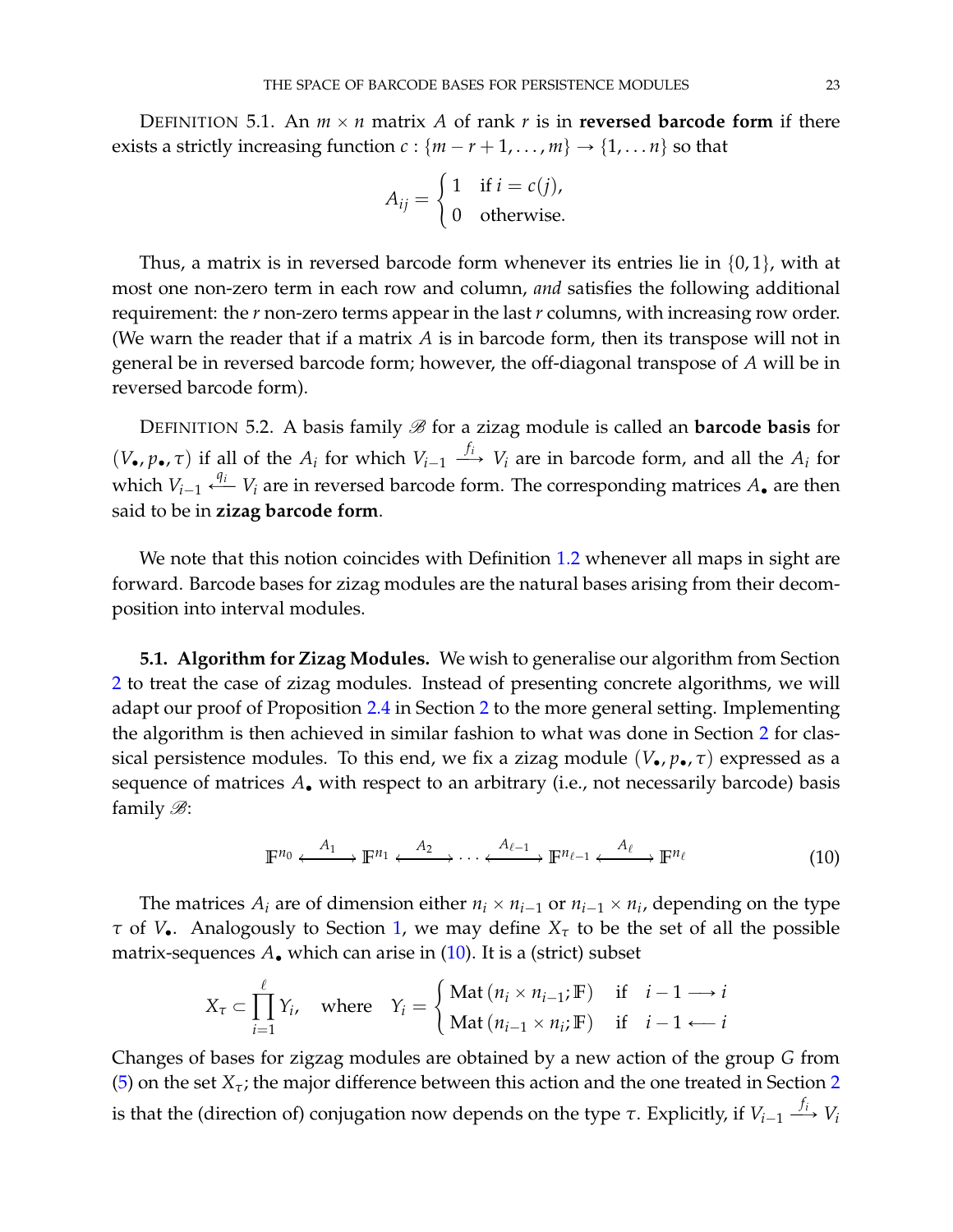points forward, then it gets sent to  $g_i\circ f_i\circ g_{i-j}^{-1}$  $\frac{1}{i-1}$  as before; and conversely, if  $V_{i-1} \leftarrow \frac{q_i}{i}$   $V_i$ points backwards, then it is sent to  $g_{i-1} \circ q_i \circ g_i^{-1}$  $i^{\text{-}1}$ . For this action, we obtain the following analogue of Lemma [2.3.](#page-6-2)

<span id="page-23-1"></span>LEMMA 5.3. *Assume that the first*  $\ell - 1$  *matrices of*  $\{A_i | 1 \leq i < \ell\}$  *from* [\(10\)](#page-22-0) *are in zizag barcode form.*

- If  $f_\ell: V_{\ell-1} \mapsto V_\ell$ , and the last matrix  $A_\ell$  has a pivot in the  $(r, q)$  position<sup>[3](#page-23-0)</sup>, together *with a nonzero entry*  $\alpha := A_{\ell}(r, p)$  *in the same row r but some other column*  $p > q$ *, then there exists g*  $\in$  *G with g*<sub>ℓ</sub> = Id *so that* (*gA*). *equals A*. *except A*<sub>ℓ</sub> *where the α entry is replaced by zero.*
- $\bullet$  *If*  $q_\ell : V_{\ell-1} \leftarrow V_\ell$ , and the last matrix  $A_\ell$  has a pivot in the  $(r,q)$  position, together with *a* nonzero entry  $\alpha := A_{\ell}(r, p)$  *in the same column r but some other row s < r, then there exists g*  $\in$  *G with g*<sub>ℓ</sub> = Id *so that* (*gA*). *equals A*. *except A*<sub>ℓ</sub> *where the α entry is replaced by zero.*

PROOF. The proof is done by induction, in similar fashion to that of Lemma [2.3.](#page-6-2) The case  $\ell = 1$  remains trivial. To prove the induction, 4 cases should now be considered.

 $Case 1: V_{\ell-2} \mapsto V_{\ell-1} \mapsto V_{\ell}$ 

This case is precisely that of Lemma [2.3,](#page-6-2) and the proof remains, the same.

**Case 2:**  $V_{\ell-2} \leftarrow V_{\ell-1} \rightarrow V_{\ell}$ 

Performing  $\mathbf{C}_{p \leftarrow q}(-\alpha)$  on  $A_\ell$  induces the same operation on  $A_{\ell-1}$ . If the *q*-th column of  $A_{\ell-1}$  is identically zero, this operation leaves  $A_{\ell-1}$  unchanged. Otherwise, since  $p > q$ and  $A_{\ell-1}$  is in reversed barcode form, if the  $q$ -th column isn't zero then the  $p$ -th column is also non-zero. Then the resulting matrix  $A'_{\ell-1}$  has the form

$$
A'_{\ell-1} = \begin{bmatrix} q & q & p & q \\ 0 & 1 & 0 & \cdots & 0 & \alpha & 0 \\ 0 & & & & & 0 & 0 \\ \vdots & & & & & \vdots & \\ 0 & 0 & 0 & \cdots & 1 & 0 \end{bmatrix} d
$$

where we may again use induction.

**Case 3:**  $V_{\ell-2} \mapsto V_{\ell-1} \leftarrow V_{\ell}$ 

We must perform the row operation  $\mathbf{R}_{s\leftarrow r}(-\alpha)$  on  $A_{\ell}$ , inducing the same row operation on  $A_{\ell-1}$ . Again, if the *r*-th row of  $A_{\ell-1}$  is identically zero, we are done. Otherwise,

<span id="page-23-0"></span> $^3$ i.e., we have  $A_{\ell}(r,q)=1$  while all other entries in the *q*-th column of  $A_{\ell}$  are zero.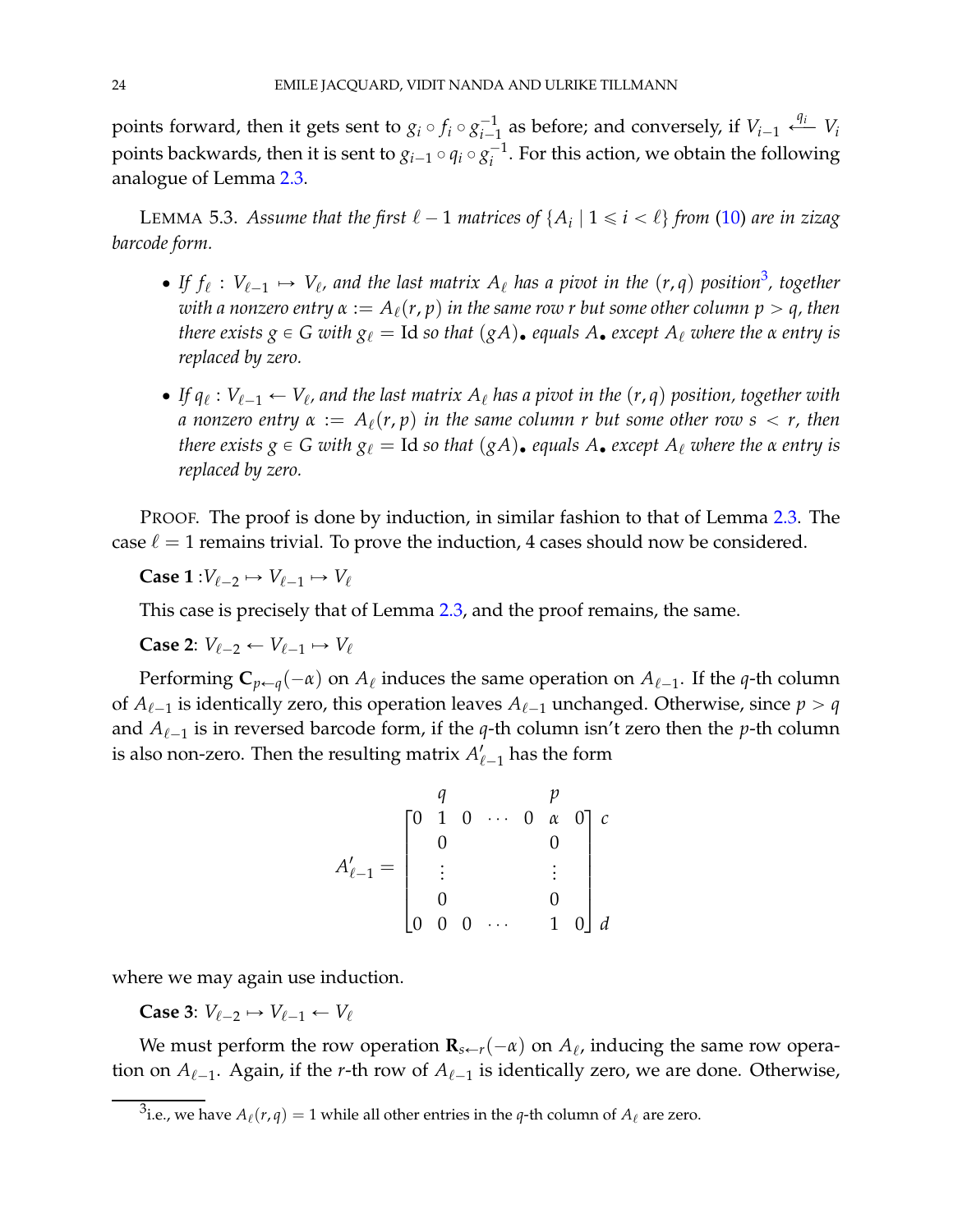since  $A_\ell$  is in barcode form and  $s < r$ , if the *r*-th row isn't zero then the *s*-th row isn't zero, and so the resulting matrix  $A'_{\ell-1}$  has the form  $A'_{\ell-1}$  has the form

$$
A'_{\ell-1} = \begin{bmatrix} 0 & 1 & 0 & \cdots & 0 & \alpha & 0 \\ 0 & 1 & 0 & \cdots & 0 & \alpha & 0 \\ 0 & & & & & & 0 \\ \vdots & & & & & \vdots & \\ 0 & 0 & 0 & \cdots & 1 & 0 \end{bmatrix} r
$$

where we may again use induction.

**Case 4:**  $V_{\ell-2} \leftarrow V_{\ell-1} \leftarrow V_{\ell}$ 

We perform the row operation  $\mathbf{R}_{s\leftarrow r}(-\alpha)$  on  $A_\ell$ , inducing the column operation  $\mathbf{C}_{r\leftarrow s}(\alpha)$ on  $A_{\ell-1}$ . Again, if the *s*-th column of  $A_{\ell-1}$  is zero, we are done. Otherwise, since  $A_{\ell-1}$  is in barcode form and  $s < r$ , the  $r$ -th column is also non-zero so that the resulting matrix  $A'_{\ell-1}$  has the form

$$
A'_{\ell-1} = \begin{bmatrix} 0 & 1 & 0 & \cdots & 0 & \alpha & 0 \\ 0 & & & & & 0 \\ \vdots & & & & \vdots & \\ 0 & & & & & 0 \\ 0 & 0 & 0 & \cdots & 1 & 0 \end{bmatrix} \begin{bmatrix} c \\ c \\ d \end{bmatrix}
$$

where we may again use induction.  $\square$ 

The zigzag-compatible avatar of Proposition [2.4](#page-7-0) is given as follows. As before, we regard this result as the 'matrix version' of the decomposition theorem for zizag persistence modules.

PROPOSITION 5.4. *Given the sequence of matrices*  $A_{\bullet}$  *as in* [\(10\)](#page-22-0)*, there is a*  $g \in G$  *such that*  $(gA)$ . has all its matrices in zizag barcode form.

PROOF. We proceed by induction. The case  $\ell = 1$  is trivial. We can reduce ourselves by induction hypothesis to the case where the first  $\ell - 1$  matrices are in zizag barcode form. If  $V_{\ell-1} \rightarrow V_{\ell}$  we perform row operations on  $A_{\ell}$  to put it in reduced row echelon form. Otherwise, if  $V_{\ell-1} \leftarrow V_{\ell}$ , we perform column operations to put  $A_{\ell}$  in reversed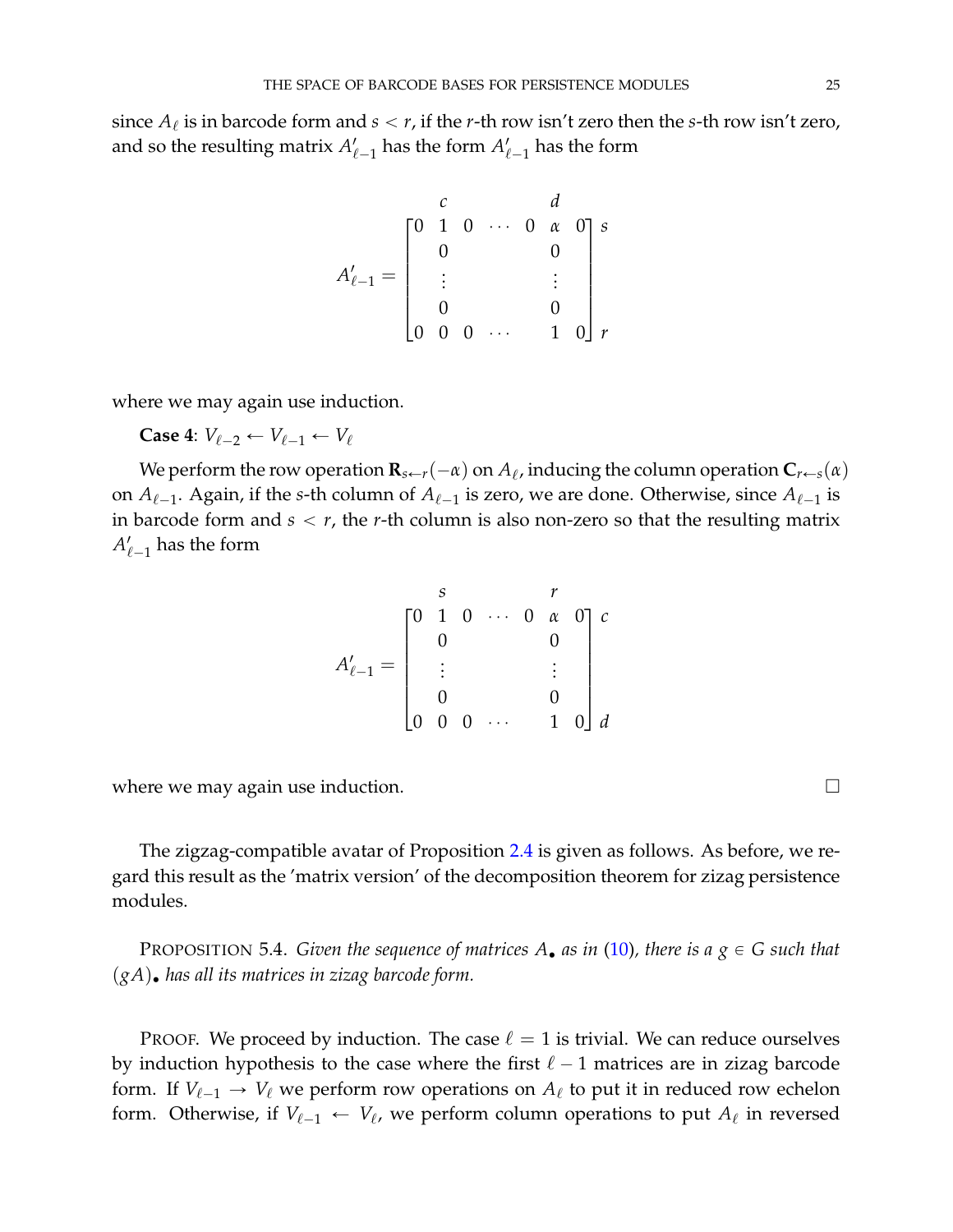

reduced column echelon form. That is, we put  $A_\ell$  in the form

This is achieved through a slight tweak to the standard Gaussian algorithm for placing matrices in column echelon form, where one starts with the last row and works upwards. Finally, we may apply Lemma [5.3](#page-23-1) to the non-zero  $\star$  term of  $A_\ell$  obtain the desired result.  $\Box$ 

**5.2. Barcode bases of zizag modules.** In order to characterise the set of barcode bases of a zizag module, we must again attempt to characterise the set  $\text{Stab}(A_{\bullet})$  corresponding to linear maps of a zizag module in a barcode basis. In Section [3,](#page-11-0) we defined an order  $\leq$ on the set of intervals that allowed us to classify the stabiliser as

$$
\text{Stab}(A_{\bullet}) \cong \prod_{[i,j]} \text{GL}(d_{ij}; \mathbb{F}) \times \prod_{[i_1,j_1] \leq [i_2,j_2]} \text{Mat}(d_{i_1j_1} \times d_{i_2j_2}; \mathbb{F}).
$$

The Mat $(d_{i_1j_1} \times d_{i_2j_2}; \mathbb{F})$  came from the fact that in standard persistence, the interval module  $I[i_1, j_1]$  can be mapped non-trivially to the interval  $I[i_2, j_2]$  if and only if  $[i_1, j_1] \leq$ [*i*2, *j*2]. In zizag persistence, this is no longer true.

EXAMPLE 5.5. One checks that in the following scenario



the interval  $[1, 4]$  may be non-trivially mapped to the interval  $[2, 3]$ .

To then obtain a similar classification result for zizag modules, we see we must adapt our partial order  $\leq$  to the type  $\tau$  of our zizag module.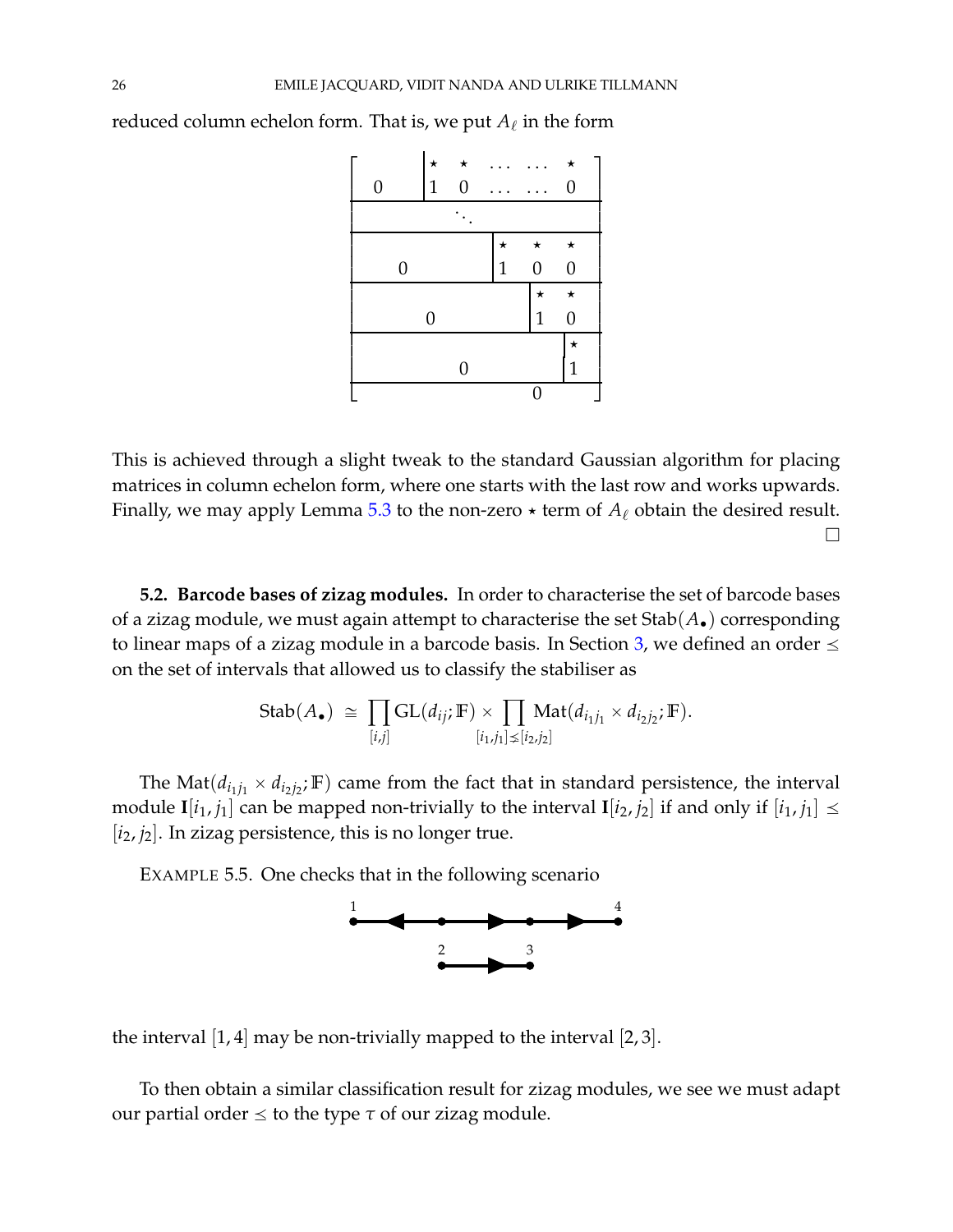DEFINITION 5.6. Let  $\tau$  be a type of zizag module, defining an orientation on the standard length  $\ell$  quiver. Let  $\leq_{\tau}$  be the binary relation on  $\{[i,j] \in \mathbb{Z}^2 \mid 0 \leq i \leq j \leq \ell\}$  given by

$$
[i_1, j_1] \leq_{\tau} [i_2, j_2] \Leftrightarrow \begin{cases} [i_1, j_1] \cap [i_2, j_2] = [i, j] \neq \varnothing & \text{and} \\ i_1 \leq i_2 & \text{if } i - 1 \to i, \quad i_2 \leq i_1 \quad \text{if } i - 1 \leftarrow i \quad \text{and} \\ j_1 \leq j_2 & \text{if } j \to j + 1, \quad j_2 \leq j_1 \quad \text{if } j \leftarrow j + 1 \end{cases}
$$

We observe that when all maps point forward, i.e., when  $\tau = ff \dots f$ , we have  $\leq_{\tau} = \leq$ . And if all maps point backwards, ie  $\tau = qq \dots q$ , then  $\leq_\tau$  is the reverse of  $\leq$  in the sense that

$$
[i_1, j_1] \leq_\tau [i_2, j_2] \Leftrightarrow [i_2, j_2] \leq [i_1, j_1].
$$

Our description of the stabiliser from Theorem [3.4](#page-12-0) relied on the compatibility of  $\leq$  with the lexicographical total order  $\leq$  on the bars. Having produced a  $\tau$ -analogue of  $\leq$ , we must now construct the zigzag version of  $\leq$ . To this end, we define two new auxiliary total orders on the set of all possible endpoints  $\{0, \ldots, \ell\}$ . Note that any such order  $\leq$  amounts to a choice of element *σ*ℓ lying in the permutation group *S*ℓ+<sup>1</sup> via the identification

$$
\sigma(0) < \sigma(1) < \cdots < \sigma(\ell).
$$

DEFINITION 5.7. Let  $\leq \tau$  be the total order on  $\{0, 1, \ldots \ell\}$  given by the permutation  $\sigma_{\ell}$ defined inductively as follows. Assuming we have ordered  $\{0, \ldots, i\}$  with corresponding permutation  $\sigma_i$ , we order  $\{0, \ldots, i+1\}$  with permutation  $\sigma_{i+1}$ , setting

$$
\sigma_{i+1}(k) = \begin{cases}\n\sigma_i(k) & \text{if } i \rightarrow i+1 \text{ for } k \in \{0, \dots, i\} \\
i+1 & \text{if } i \rightarrow i+1 \text{ for } k = i+1 \\
\sigma_i(k) + 1 & \text{if } i \leftarrow i+1 \text{ for } k \in \{0, \dots, i\} \\
0 & \text{if } i \leftarrow i+1 \text{ for } k = i+1\n\end{cases}
$$

DEFINITION 5.8. Let  $\leq^*_{\tau}$  be the total order on  $\{0, 1, \ldots, \ell\}$  given by the permutation  $\sigma_{\ell}^*$  defined inductively as follows. Assuming we have ordered  $\{j + 1, \ldots, \ell\}$  with corresponding permutation *σ* ˚  $f_{j+1}^*$ , we order  $\{j,\ldots,\ell\}$  with permutation  $\sigma_j^*$ *j* , setting

$$
\sigma_j^*(k) = \begin{cases}\n\sigma_{j+1}^*(k) & \text{if } j \longrightarrow j+1 \text{ for } k \in \{j+1,\dots,\ell\} \\
j & \text{if } j \longrightarrow j+1 \text{ for } k = j \\
\sigma_{j+1}^*(k) - 1 & \text{if } j \longleftarrow j+1 \text{ for } k \in \{j+1,\dots,\ell\} \\
\ell & \text{if } j \longleftarrow j+1 \text{ for } k = j\n\end{cases}
$$

If  $\tau = ff \dots f$ , both of the above total orders coincide with the standard ordering  $\leq$ on  $\{0, 1, \ldots \ell\}.$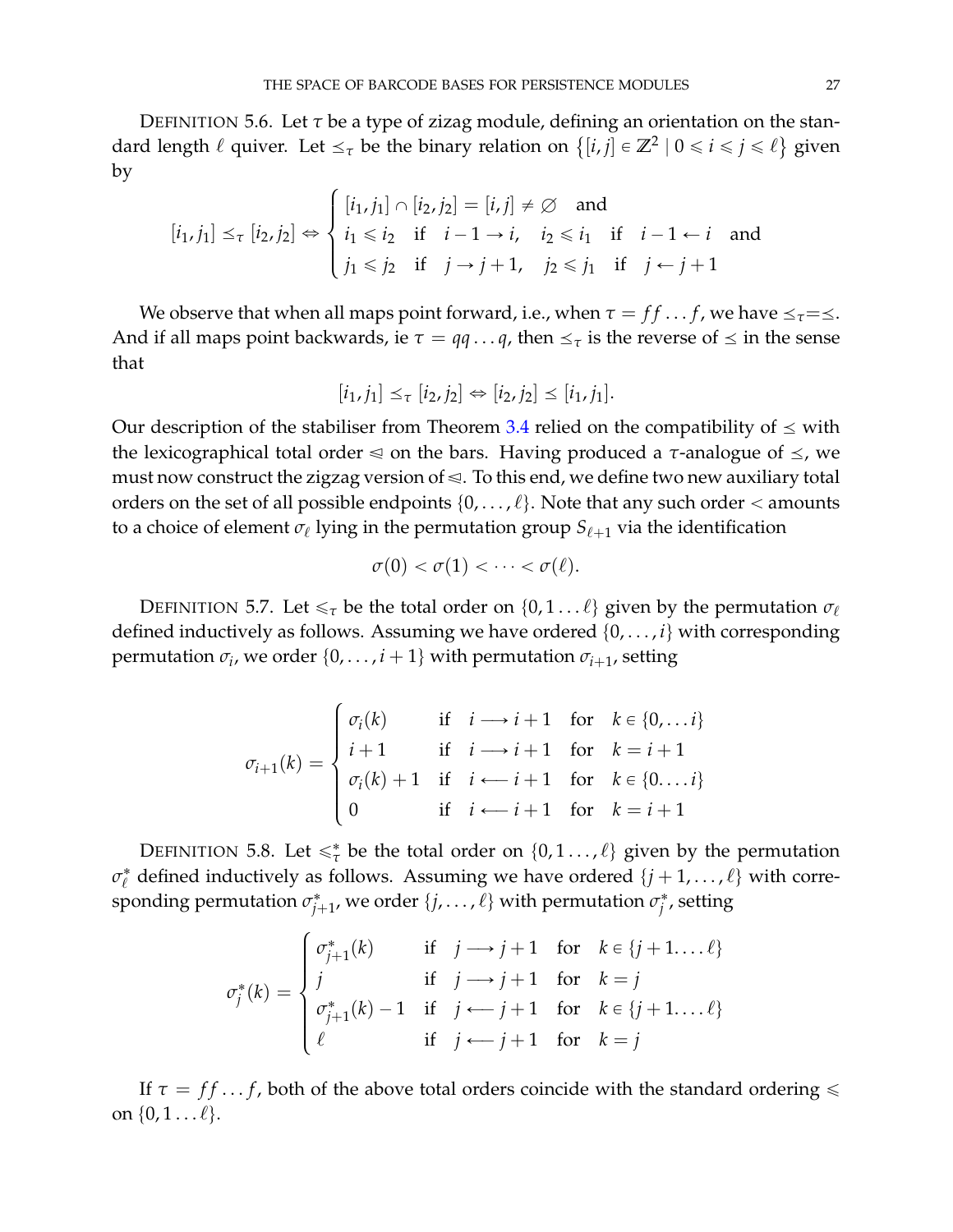EXAMPLE 5.9. Consider zigzag modules of length 4 with type  $0 \leftarrow 1 \rightarrow 2 \leftarrow 3$ . For such modules, the two total orders defined above are

$$
3 \leq_{\tau} 1 \leq_{\tau} 0 \leq_{\tau} 2, \text{ and}
$$
  

$$
1 \leq_{\tau}^* 3 \leq_{\tau}^* 2 \leq_{\tau}^* 0.
$$

DEFINITION 5.10. Let *τ* be a type of length-ℓ zigzag module. The corresponding total order  $\mathbb{Q}_\tau$  on  $\{[i, j] \in \mathbb{Z}^2 \mid 0 \leq i \leq j \leq \ell\}$  is given by

$$
[a,b] \leq_{\tau} [c,d] \Leftrightarrow a <_{\tau} c \text{ or } a = c \text{ and } b \leq_{\tau}^* d.
$$

By construction, if  $\tau = ff \dots f$ , this coincides with the lexicographic order  $\le$  from Section [3,](#page-11-0) and  $[i_1, j_1] \leq \tau [i_2, j_2] \Rightarrow [i_1, j_1] \leq \tau [i_2, j_2]$ . Using this total order on the bars, we may generalise our notion of **ordered barcode bases** to zizag modules, by ordering the bars with the order  $\leq_{\tau}$ . We now have all the necessary tools to adapt our results from Section [3](#page-11-0) to the case of zizag modules.

<span id="page-27-0"></span>THEOREM 5.11. *For each pair* [*i*, *j*] *in* {0, 1, ...,  $\ell$ } *with*  $i \le j$ , *let*  $d_{ij}$  *be the multiplicity in the barcode of*  $(V_{\bullet}, p_{\bullet}, \tau)$ *, with the understanding that*  $d_{ij} = 0$  *whenever*  $(i \le j)$  *is not in* **Bar**( $V_{\bullet}$ ,  $p_{\bullet}$ ,  $\tau$ ). Then there is a bijection of sets:

$$
\text{Stab}(A_{\bullet}) \cong \prod_{[i,j]} \text{GL}(d_{ij}; \mathbb{F}) \times \prod_{[i_1,j_1] \leq \tau[i_2,j_2]} \text{Mat}(d_{i_1j_1} \times d_{i_2j_2}; \mathbb{F}).
$$

PROPOSITION 5.12. *Given a zizag module* ( $V_{\bullet}$ ,  $p_{\bullet}$ , τ) together with an ordered barcode ba*sis* B *with matrix representation A*'*, the set of all ordered barcode bases is given by the orbit*  $Stab(A_{\bullet})\mathscr{B}.$ 

**5.3. Maps of zizag modules.** We now turn our attention to morphisms  $(V_{\bullet}, p_{\bullet}, \tau) \rightarrow$ (*W*', *p*˜', *τ*) between zigzag persistence modules of the same type *τ*. Each such morphism is determined by linear maps  $\phi_i: V_i \mapsto W_i$  along with the requirement that the evident squares commute. That is, if  $p_i = f_i$  (and so  $\tilde{p}_i = \tilde{f}_i$ ), we have  $\phi_i \circ f_i = \tilde{f}_i \circ \phi_{i-1}$ , and if  $p_i = q_i$  (and so  $\tilde{p}_i = \tilde{q}_i$ ), we have  $\phi_{i-1} \circ q_i = \tilde{q}_i \circ \phi_i$ . This is best represented through the following diagram



where each natural square commutes.

As in Section [4,](#page-15-0) such maps may be identified as ladder persistence module on the rectangle quiver with orientation *τ*. We denote such modules (*V*', *W*', *φ*', *τ*). We may analogously define a special class of of modules, namely  $\mathbf{R}_{\tau_{[i_k,j_k]}}^{[i_2,j_2]}$  $\frac{|i_2,j_2|}{\tau_{[i_1,j_1]}}$ ,  $\mathbf{I}_{\tau}^+[i,j]$ , and  $\mathbf{I}_{\tau}^ \frac{1}{\tau}[i,j]$ . Here is the zigzag analogue of Definition [4.1](#page-16-0)